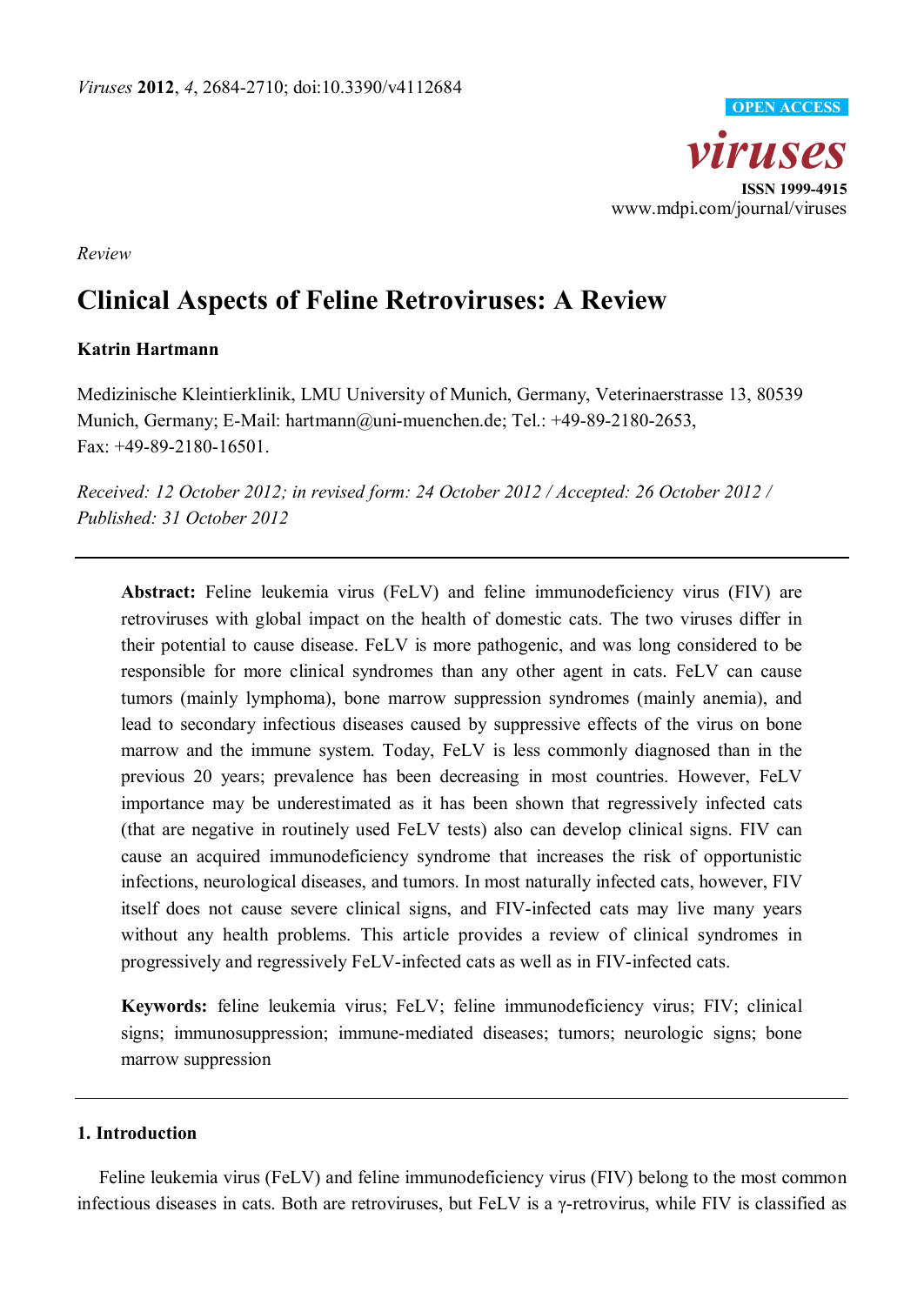a lentivirus. Although FeLV and FIV are closely related, they differ in their potential to cause disease. In the United States, prevalence of both infections is about 2% in healthy cats and up to about 30% in high-risk or sick cats [\[1,](#page-15-0)[2\]](#page-15-1). Risk factors for infection include male gender, adulthood, and outdoor access [\[3](#page-15-2)[,4\]](#page-15-3). Retroviral tests can diagnose only infection, not clinical disease.

FeLV is more pathogenic than FIV. For a long time, FeLV was considered to account for most disease-related deaths, and to be responsible for more clinical syndromes than any other single agent in cats. It was proposed that approximately one third of all tumor-related deaths in cats were caused by FeLV, and an even greater number of cats died of FeLV-related anemia and secondary infections caused by suppressive effects of the virus on bone marrow and the immune system. Today, these statements have to be revised, as in recent years the prevalence and consequently the importance of FeLV as a pathogen in cats have been decreasing. Still, if present in closed households with other viruses, such as feline coronavirus (FCoV), or FIV, FeLV infection has the greatest impact on survival [\[5\]](#page-15-4). The death rate of progressively FeLV-infected cats in multi-cat households has been estimated at approximately 50% in two years and 80% in three years [\[6,](#page-15-5)[7\]](#page-15-6), but is much lower today, at least for cats that are well taken care of and that are kept strictly indoors in single-cat households. A survey in the United States compared the survival of more than 1000 FeLV-infected cats to more than 8000 age- and sex-matched uninfected control cats and found that in FeLV-infected cats median survival was 2.4 years compared to 6.0 years for control cats [\[2\]](#page-15-1). Despite the fact that progressive FeLV infection is associated with a decrease in life expectancy, many owners elect to provide treatment for their cats, and with proper care, FeLV-infected cats might live for many years with good quality of life.

Although FIV can cause an acquired immunodeficiency syndrome in cats ("feline AIDS") comparable to human immunodeficiency virus (HIV) infection in humans, with increased risk for opportunistic infections, neurologic diseases, and tumors, in most naturally infected cats, FIV does not cause a severe clinical syndrome. With proper care, FIV-infected cats can live many years and, in fact, can die at older age from causes unrelated to their FIV infection. In a follow-up study in naturally FIVinfected cats, the rate of progression was variable, with death occurring in about 18% of infected cats within the first two years of observation (about five years after the estimated time of infection). An additional 18% developed increasingly severe disease, but more than 50% remained clinically asymptomatic during the two years [\[8\]](#page-15-7). FIV infection has little impact on a cat population and does not reduce the number of cats in a household [\[2\]](#page-15-1). Thus, overall survival time is not shorter than in uninfected cats, and quality of life is usually fairly high over an extended period of time.

#### **2. Stages of Infection**

Both infections are chronic in nature and develop through different disease stages. Characteristically for both infections, there is a long asymptomatic phase, in which cats do not show clinical signs.

FeLV infection has different stages. Recently, novel diagnostic tools, including very sensitive PCR methods providing new data on the course of FeLV infection, have questioned the traditional understanding of FeLV pathogenesis. Cats believed to be immune to FeLV after infection were found to remain provirus-positive. Antigen-negative, provirus-positive cats are frequently detected and their clinical relevance and role in FeLV epidemiology is still not fully understood. Antigen-negative, provirus-positive cats are considered FeLV carriers. Following reactivation, they can act as an infection source. As FeLV provirus is integrated into the cat's genome, it is unlikely to be fully cleared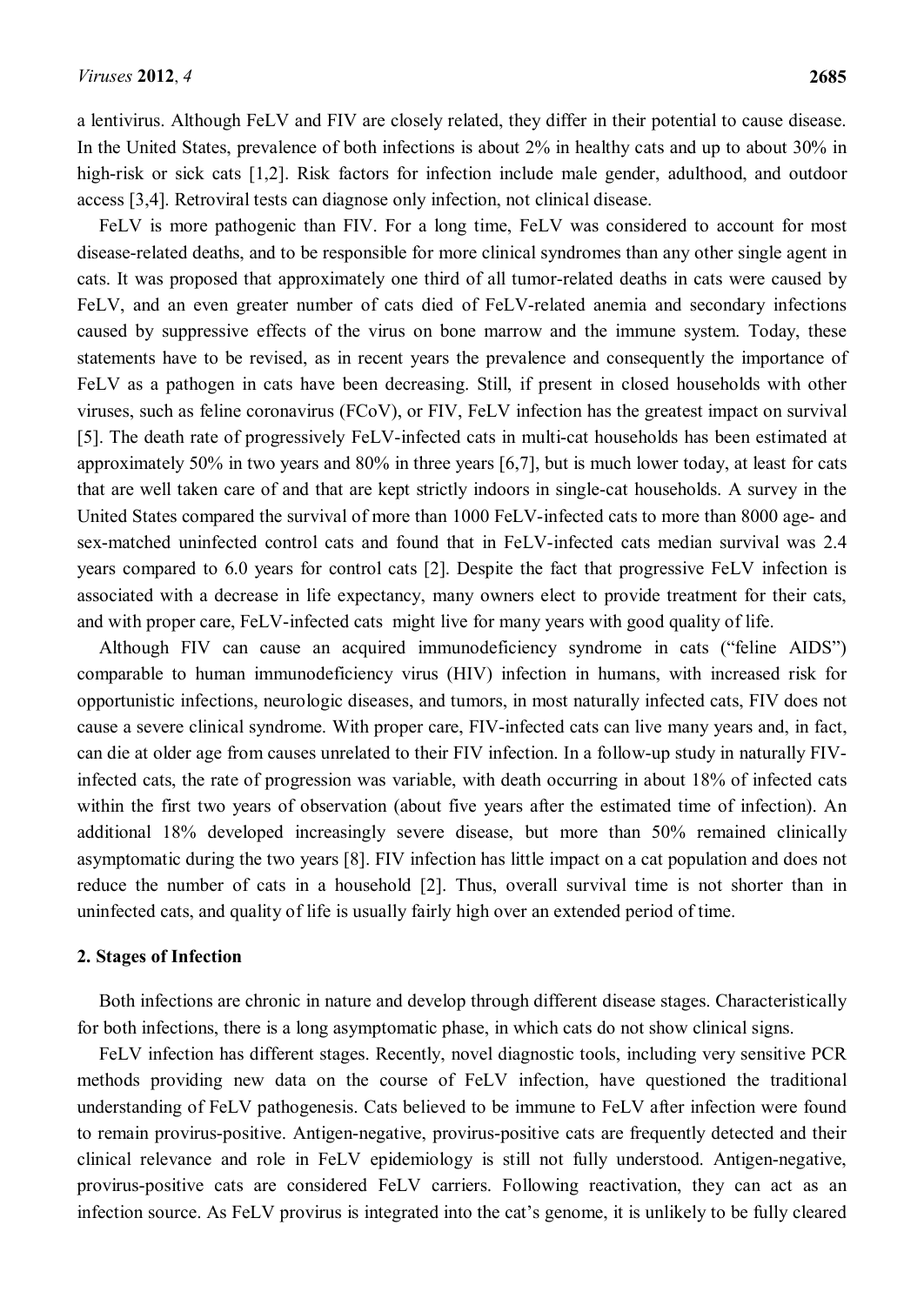over time. Antigen-negative, provirus-positive cats do not shed the virus, but reactivation with reoccurring virus shedding is possible [\[9,](#page-15-8)[10\]](#page-15-9). Based on this information, a new classification has been proposed, in which the stages of FeLV infection are defined as abortive infection (comparable to the former "regressor cats"), regressive infection (comparable to the former "transient viremia" followed by "latent infection"), progressive infection (comparable to the former "persistent viremia"), and focal or atypical infection (Table 1) [\[11-14\]](#page-15-10).

**Abortive infection**. After infection, the virus starts initially to replicate in the local lymphoid tissue in the oropharyngeal area. In some immunocompetent cats (formerly called "regressor cats)", viral replication may be terminated by an effective humoral and cell-mediated immune response; these cats never become viremic. They have high levels of neutralizing antibodies. Neither FeLV antigen nor viral RNA or proviral DNA can be detected in the blood at any time. Abortive infection is likely caused when a cat is exposed to low doses of FeLV [\[15\]](#page-16-0). It is still unknown, how often this situation really occurs in nature, because studies using very sensitive PCR methods have found that in many of the formerly considered "regressor cats", the virus actually can still be found later in these cats when investigating tissue samples. Thus, it appears likely that none or only very few cats can completely clear FeLV infection from all cells.

**Regressive infection** develops following an effective immune response. In regressive infection, virus replication and viremia are contained prior to or shortly after bone marrow infection. After initial infection, replicating FeLV spreads systemically through infected mononuclear cells (lymphocytes and monocytes). During this stage, cats have positive results on tests that detect free antigen in plasma (e.g., ELISA). They shed virus, mainly with saliva. In cats with regressive infection, this viremia, however, is terminated within weeks or months (therefore formerly called "transient viremia"). In some cats, viremia may persist longer than three weeks. After about three weeks of viremia, bone marrow cells become infected, and infected hematopoietic precursor cells develop into infected granulocytes and platelets that circulate in the body. Even if bone marrow cells become infected, a certain percentage of cats is able to clear viremia. However, they cannot completely eliminate the virus from the body, even if they terminate viremia because the information for virus replication (proviral DNA) is present in bone marrow stem cells. This condition has been called "latent infection" (and is now a part of the regressive infection). The molecular basis of latency is the integration of a copy of the viral genome (provirus) into cellular chromosomal DNA. Although proviral DNA remains present within the cellular genome, no virus is actively produced. Thus, cats with regressive infection have negative results in all tests that detect FeLV antigen. During cell division, proviral DNA is replicated and the information given to the daughter cells. Thus, complete cell lineages may contain FeLV proviral DNA. However, proviral DNA is not translated into proteins, and no infectious virus particles are produced. Therefore, regressively infected cats do not shed FeLV and are not infectious to others. Sensitive PCR methods can detect provirus in the blood of cats with regressive infection that are antigen-negative. In a study in Switzerland it was shown that in addition to the antigen-positive, provirus-positive cats, about 10% of the cat population that were negative for antigen were positive for proviral DNA in the blood [\[16\]](#page-16-1). Regressive infection can be reactivated because the information for producing complete viral particles is present and can potentially be reused when antibody production decreases (e.g., after immunosuppression).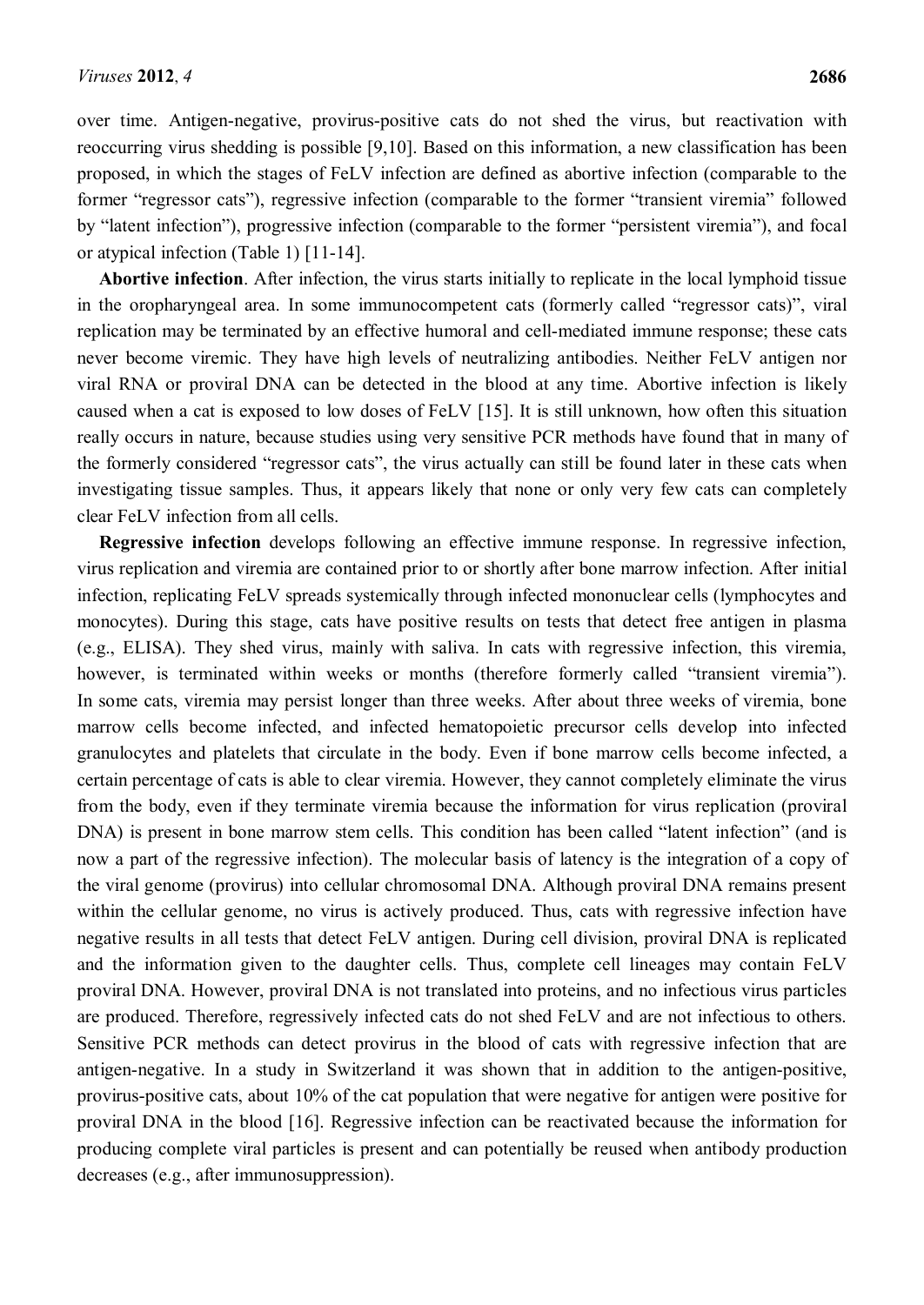In cats with **progressive infection**, FeLV infection is not contained early in the infection. Thus, extensive virus replication occurs, first in the lymphoid tissues, followed by the bone marrow and mucosal and glandular epithelial tissues. Progressively infected cats remain persistently viremic. They are infectious to other cats for the remainder of their life. This condition has been called "persistent viremia" and is now classified as progressive infection. Cats with progressive infection develop FeLV-associated diseases, and most of them will die within a few years. Regressive and progressive infections can be distinguished by repeated testing for viral antigen in peripheral blood; regressively infected cats will turn negative at latest 16 weeks after infection, while progressively infected cats will remain positive. Initially both, regressive and progressive infections are accompanied by persistence of FeLV proviral DNA in the blood detected by PCR but later are associated with different FeLV loads when measured by quantitative PCR; regressive infection is associated with low, progressive infection with high virus load [\[11](#page-15-10)[,17\]](#page-16-2).

**Focal infections** or atypical infections have been reported in up to 10% of experimentally infected cats. Focal infections or atypical infections may also be observed in natural infections, but are probably rare in the field. Focal infections are characterized by a persistent atypical local viral replication (e.g., in mammary glands, bladder, eyes). This replication can lead to intermittent or low-grade production of antigen, and therefore, these cats can have weakly positive or discordant results in antigen tests, or positive and negative results may alternate [\[14\]](#page-15-11).

| <b>Stages of</b><br>FeLV<br>infection | FeLV p27<br>antigen in<br>blood | Virus<br>blood<br>culture | Viral<br><b>RNA</b> in<br>blood | Viral<br>DNA in<br>blood | Viral<br>tissue<br>culture | Viral<br>shedding | <b>FeLV-</b><br>associated<br>disease |
|---------------------------------------|---------------------------------|---------------------------|---------------------------------|--------------------------|----------------------------|-------------------|---------------------------------------|
| <b>Progressive</b>                    | Positive                        | Positive                  | Positive                        | Positive                 | Positive                   | Positive          | Likely                                |
| <b>Regressive</b>                     | Negative                        | Negative                  | Negative                        | Positive                 | Negative                   | Negative          | Unlikely                              |
| <b>Abortive</b>                       | Negative                        | Negative                  | Negative                        | Negative                 | Negative                   | Negative          | Unlikely                              |
| Focal                                 | Variable                        | Variable                  | Variable                        | Variable                 | Positive                   | Variable          | Unlikely                              |

**Table 1.** Stages of feline leukemia virus (FeLV) infection

Experimental FIV infection also progresses through several stages, similar to HIV infection in people, including an acute phase, a clinically asymptomatic phase of variable duration, and a terminal phase sometimes called "feline acquired immunodeficiency syndrome" ("AIDS") [\[18](#page-16-3)[,19\]](#page-16-4). However, there is no clear distinction between these stages in naturally FIV-infected cats, and not all stages are apparent; therefore, the usefulness of this staging in natural FIV infection has been questioned. Moreover, even cats in moribund condition with severe immunosuppression and secondary infections may fully recover with appropriate care and return to an asymptomatic stage. Thus, different from HIV-infected people, cats classified as being in the "AIDS phase" (high virus load, severe clinical signs due to secondary infection) can recover and be asymptomatic again, and their virus loads can even decrease dramatically.

## **3. Clinical Signs**

Clinical signs in both retrovirus infections are variable. After a long asymptomatic phase, cats can develop tumors, hematopoietic disorders, neurologic disorders, immunodeficiency, immune-mediated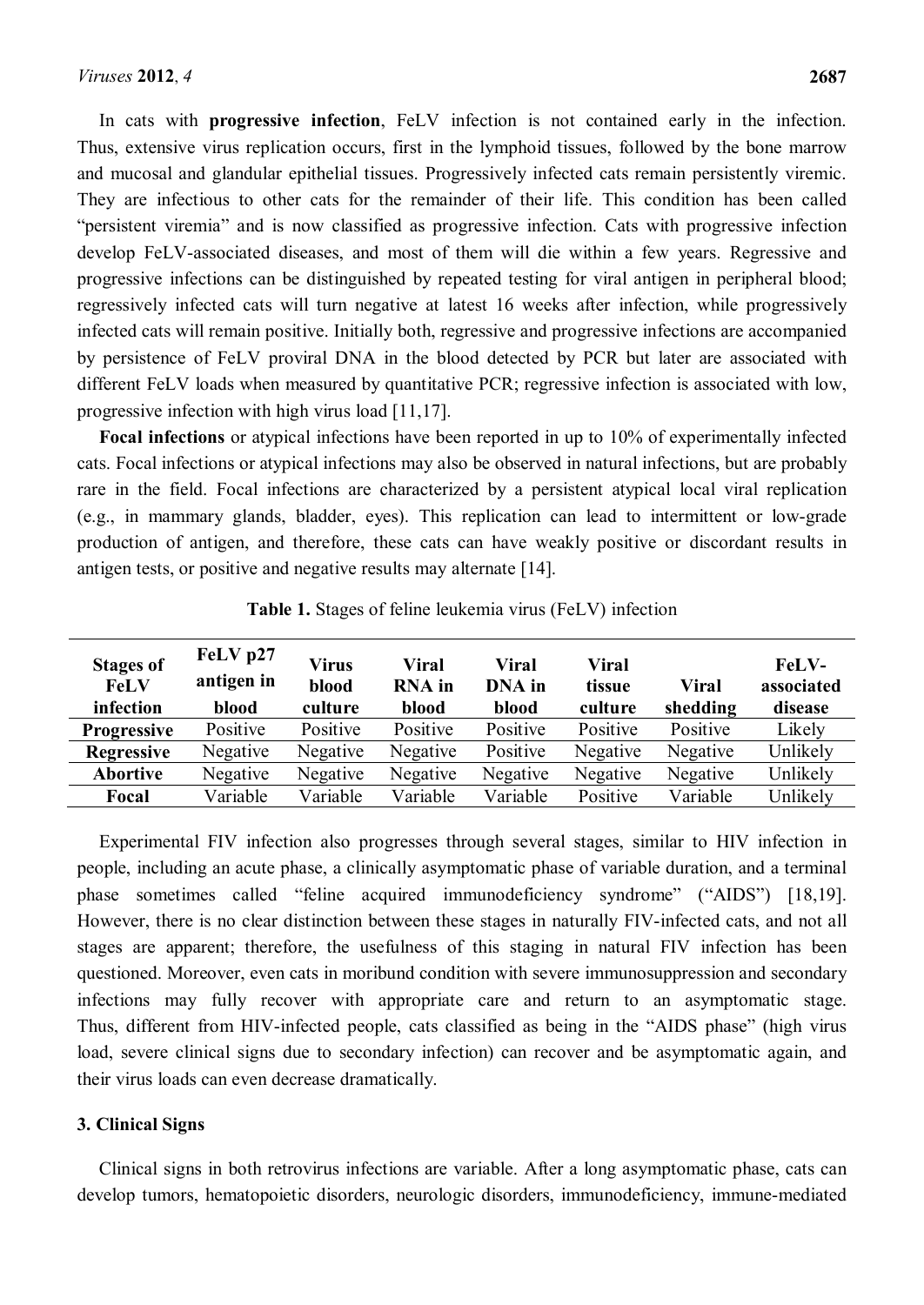diseases, and stomatitis. The pathomechanism of these disorders is different in both retrovirus infections (Table 2).

Although FeLV was named after a tumor that first garnered its attention, most infected cats are presented to the veterinarian not for tumors but for anemia or immunosuppression. Clinical signs associated with FeLV infection can be classified as tumors, immunosuppression, hematologic disorders, immune-mediated diseases, and other syndromes (including neuropathy, reproductive disorders, fading kitten syndrome). Of 8642 FeLV-infected cats presented to North American Veterinary Teaching Hospitals, various co-infections (including FIV infection, feline infectious peritonitis (FIP), upper respiratory infection, hemotropic mycoplasmosis, and stomatitis) were the most frequent findings (15%), followed by anemia (11%), lymphoma (6%), leukopenia or thrombocytopenia (5%), and leukemia or myeloproliferative diseases (4%) [\[20\]](#page-16-5). The outcome of FeLV infection and the clinical course are determined by a combination of viral and host factors. Some of the differences in outcome can be traced to properties of the virus itself, such as the subgroup that determines differences in the clinical picture (e.g., FeLV-B is primarily associated with tumors, FeLV-C is primarily associated with non-regenerative anemia). A study aiming to define dominant host immune effects or mechanisms responsible for the outcome of infection by using longitudinal changes in FeLV-specific cytotoxic T-lymphocytes (CTL) found that high levels of circulating FeLV-specific effector CTLs appear before virus-neutralizing antibodies in cats that have recovered from exposure to FeLV. In contrast, progressive infection with persistent viremia has been associated with a silencing of virusspecific humoral and cell-mediated immunity host effector mechanisms [\[21\]](#page-16-6). Probably the most important host factor that determines the clinical outcome of cats infected with FeLV is the age of the cat at the time of infection [\[22\]](#page-16-7). Neonatal kittens develop marked thymic atrophy after infection ("fading kitten syndrome"), resulting in severe immunosuppression, wasting, and early death. As cats mature, they acquire a progressive resistance. When older cats become infected, they tend to have abortive or regressive infections or, if developing progressive infection, have at least milder signs and a more protracted period of apparent good health [\[7\]](#page-15-6).

Clinical signs in naturally FIV-infected cats usually reflect secondary diseases, such as infections and neoplasia, to which FIV-infected cats are considered more susceptible. FIV itself may cause some clinical features (e.g., neurologic signs) resulting from abnormal function or inflammation of affected organs. In experimental infection, an initial stage is sometimes noticed usually with transient and mild clinical signs, including fever, lethargy, signs of enteritis, stomatitis, dermatitis, conjunctivitis, respiratory tract disease, and generalized lymph node enlargement [\[23\]](#page-16-8). The acute phase may last several days to a few weeks, after which cats will enter a period in which they appear clinically healthy. This phase is usually not noticed by the owners in naturally infected cats. The duration of the following asymptomatic phase varies, but usually lasts many years. Factors that influence the duration of the asymptomatic phase include the pathogenicity of the infecting isolate (also depending on the FIV subtype), exposure to secondary pathogens, and the age of the cat at the time of infection [\[24](#page-16-9)[,25\]](#page-16-10). In the last, symptomatic phase ("AIDS phase") of infection, the clinical signs are a reflection of opportunistic infections, neoplasia, myelosuppression, and neurologic disease.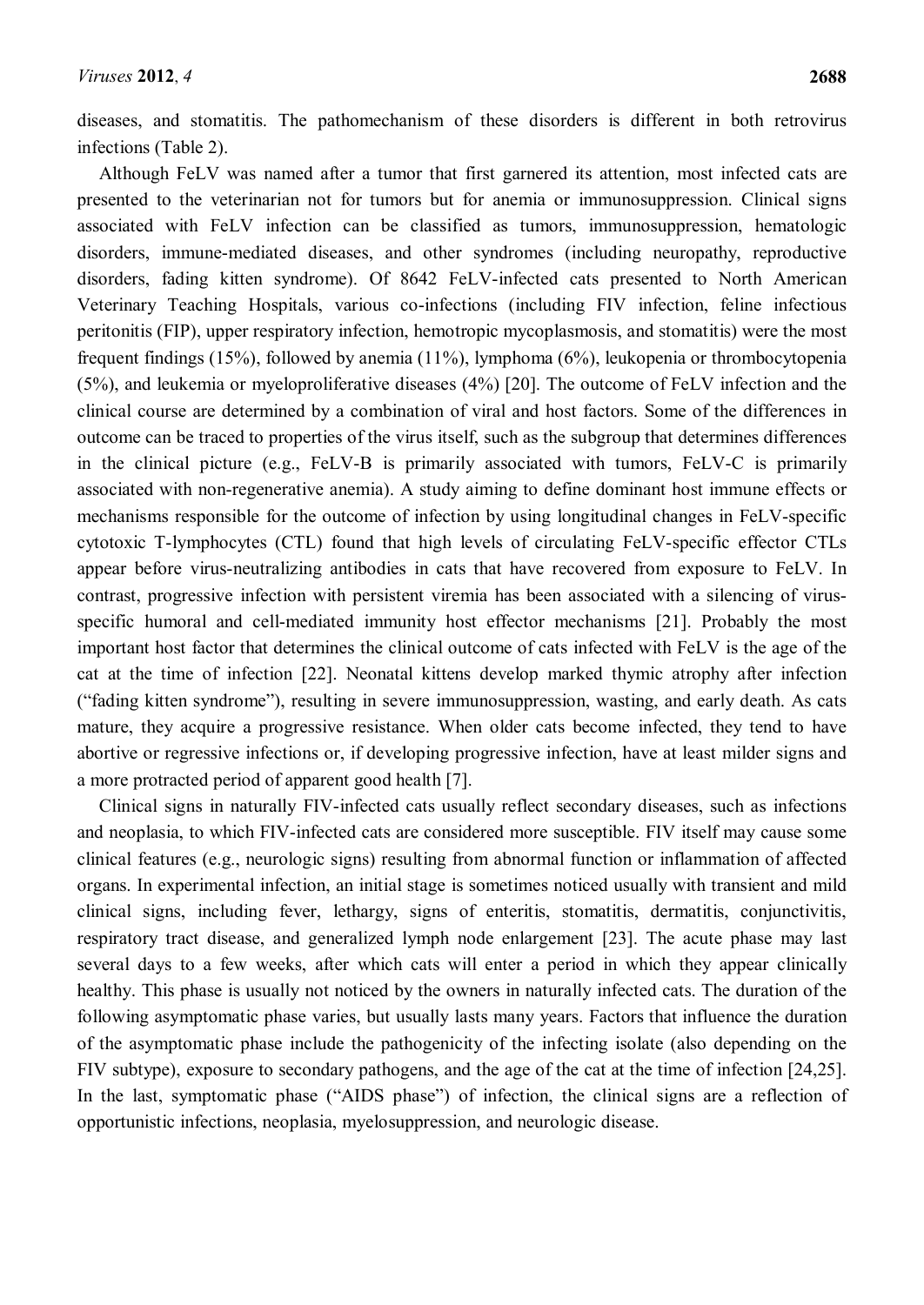## *3.1. Tumors*

While FeLV-infected cats are 62-times more likely to develop lymphoma or leukemia than noninfected cats and FeLV plays a direct role in tumorgenesis, FIV-infected cats have about a five-fold increased risk of tumor development, and the role of FIV is usually indirect. Lymphomas are the most common tumors in FeLV- and FIV-infected cats. While FeLV-infected cats have most commonly T-cell lymphomas, lymphomas in FIV are mostly of B-cell origin [\[26](#page-16-11)[,27\]](#page-16-12).

FeLV is a major oncogene that causes different tumors in cats, most commonly lymphoma and leukemia, less often other hematopoietic tumors and rarely other malignancies (including neuroblastoma, osteochondroma, and others). The association between FeLV and lymphomas has been clearly established in several ways. First, these malignancies can be induced in kittens by experimental FeLV infection [\[28-30\]](#page-16-13). Second, cats naturally infected with FeLV have a higher risk of developing lymphoma than uninfected cats [\[29](#page-16-14)[,31\]](#page-17-0). Third, most cats with lymphoma were—at least in earlier times when prevalence of FeLV was still higher—FeLV-positive in tests that detected infectious virus or FeLV antigens. Previously, up to 80% of feline lymphomas and leukemias were reported to be FeLV-related [\[32-38\]](#page-17-1). However, since the 1980s a reduction in the prevalence of viremia has been noted in cats with lymphoma [\[39-41\]](#page-17-2). The decrease in prevalence of FeLV infection in cats with lymphoma or leukemia also indicates a shift in tumor causation in recent years. Whereas 59% of all cats with lymphoma or leukemia were FeLV antigen-positive in one German study from 1980 to 1995, only 20% of the cats were FeLV antigen-positive in the years 1996 to 1999 in the same University Teaching Hospital [\[41\]](#page-17-3). In a recent study in the Netherlands, only four of 71 cats with lymphoma were FeLV-positive, although 22 of these cats had mediastinal lymphoma, which previously was strongly associated with FeLV infection [\[42\]](#page-17-4). A greater prevalence of lymphoma in older-age cats in now observed. The major reason for the decreasing association of FeLV with lymphoma is the decreasing prevalence of FeLV infection in the overall cat population as a result of FeLV vaccination as well as testing and elimination programs. However, prevalence of lymphomas caused by FeLV may be higher than indicated by conventional antigen testing of blood [\[43\]](#page-17-5). Cats from FeLV cluster households had a 40-fold higher rate of development of FeLV-negative lymphoma than did those from the general population. FeLV-negative lymphomas have also occurred in laboratory cats known to have been infected previously with FeLV [\[44\]](#page-17-6). FeLV proviral DNA was detected in lymphomas of cats that tested negative for FeLV antigen [\[43\]](#page-17-5), also suggesting that the virus may be associated with a larger proportion of lymphomas than previously thought. FeLV has been shown to incorporate cellular genes; several such transducted genes also present in regressively infected cells have been implicated in viral oncogenesis [\[44-46\]](#page-17-6). It is still unclear, how common regressive FeLV infection is responsible for FeLV-associated tumors in the field as study results have been controversial. Proviral DNA was detected in formalin-fixed, paraffin-embedded tumor tissue in 7/11 FeLV-negative cats with lymphoma [\[43\]](#page-17-5). However, other groups found evidence of provirus in only 1/22 [\[45\]](#page-17-7) and in 0/50 FeLV antigen-negative lymphomas [\[47\]](#page-18-0).

The most important mechanism by which FeLV causes malignancy is by insertion of the FeLV genome into the cellular genome near a cellular oncogene (most commonly *myc*), resulting in activation and over-expression of that gene. These effects lead to uncontrolled proliferation of these cells (clone). A malignancy results in the absence of an appropriate immune response. FeLV may also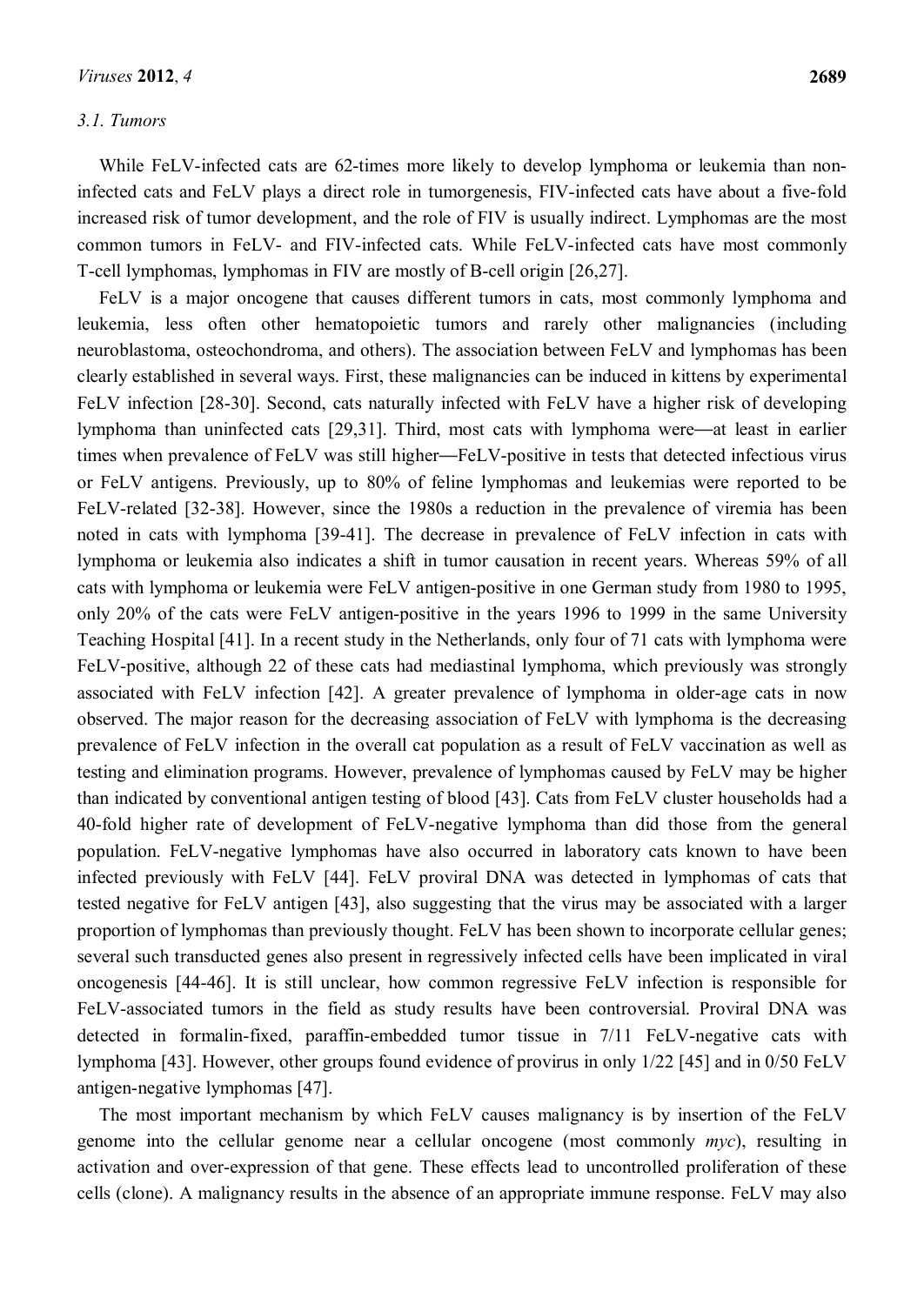incorporate the oncogene to form a recombinant virus (e.g., FeLV-B, FeSV) containing cellular oncogene sequences that are then rearranged and activated. When they enter a new cell, these recombinant viruses are oncogenic. In a study of 119 cats with lymphomas, transduction or insertion of the *myc* locus had occurred in 38 cats (32%) [\[48\]](#page-18-1). Thus, FeLV-induced neoplasms are caused, at least in part, by somatically acquired insertional mutagenesis in which the integrated provirus may activate a proto-oncogene or disrupt a tumor suppressor gene. A recent study suggested that the *U3*-*LTR* region of FeLV transactivates cancer-related signaling pathways through production of a non-coding 104 base RNA transcript that activates NF kappaB [\[49\]](#page-18-2). Twelve common integration sites for FeLV associated with lymphoma development have been identified in six loci: *c-myc*, *flvi-1*, *flvi-2* (contains *bmi-1*), *fit-1*, *pim-1*, and *flit-1*. Oncogenic association of the loci is based on the fact that *c-myc* is known as a proto-oncogene, *bmi-1* and *pim-1* have been recognized as *myc*-collaborators, *fit-1* appears to be closely linked to *myb*, and *flit-1* insertion was shown to be associated with over-expression of cellular genes, e.g., *activin-A receptor type II-like 1* (*ACVRL1*). [\[50\]](#page-18-3). *Flit-1* seems to have an important role in the development of lymphomas and appears to represent a common novel FeLV proviral integration domain that may influence lymphomagenesis by insertional mutagenesis. Among 35 FeLV-related tumors, 5/25 thymic lymphomas demonstrated proviral insertion within *flit-1* locus, whereas 0/4 alimentary lymphomas, 5/5 multicentric lymphomas, and 1/1 T-lymphoid leukemia examined had rearrangements in this region. Expression of *ACVRL1* mRNA was detected in the two thymic lymphomas with *flit-1* rearrangement, whereas normal thymuses and seven lymphoid tumors without *flit-1* rearrangement had no detectable *ACVRL1* mRNA expression [\[51\]](#page-18-4).

Fibrosarcomas that are associated with FeLV are caused by FeSV, a recombinant virus that develops *de novo* in FeLV-A-infected cats by recombination of the FeLV-A genome with cellular oncogenes. Through a process of genetic recombination, FeSV acquires one of several oncogenes, such as *fes*, *fms*, or *fgr*. As a result, FeSV is an acutely transforming (tumor-causing) virus, leading to a polyclonal malignancy with multifocal tumors arising simultaneously after a short incubation period. With the decrease in FeLV prevalence, FeSV also has become less common. FeSV-induced fibrosarcomas are multicentric and usually occur in young cats. Strains of FeSV identified from naturally occurring tumors are defective and unable to replicate without the presence of FeLV-A as a helper virus that supplies proteins (such as those coded by the *env* gene) to FeSV. Fibrosarcomas caused by FeSV tend to grow rapidly, often with multiple cutaneous or subcutaneous nodules that are locally invasive and metastasize to the lung and other sites. Solitary fibrosarcomas in older cats are not caused by FeSV. These tumors are slower growing, locally invasive, slower metastasizing, and only occasionally curable by excision combined with radiation and/or gene therapy. They usually are classified as feline injection site sarcomas (FISS) caused by the granulomatous inflammatory reaction at the injection site, commonly occurring after inoculation of adjuvant-containing vaccines. It has been demonstrated that neither FeSV nor FeLV play any role in the development of FISS [\[52\]](#page-18-5).

A few other tumors have been found in FeLV-infected cats; some of them might have an association with FeLV, others likely have just been observed by chance simultaneously in an infected cat. Iris melanomas, for example, are not associated with FeLV infections, although in one study three of 18 eyes tested positive for FeLV/FeSV proviral DNA [\[53\]](#page-18-6). In a more recent study, however, immunohistochemical staining and PCR did not find FeLV or FeSV in the ocular tissues of any cat with this disorder [\[54\]](#page-18-7). Multiple osteochondromas (cartilaginous exostoses on flat bones of unknown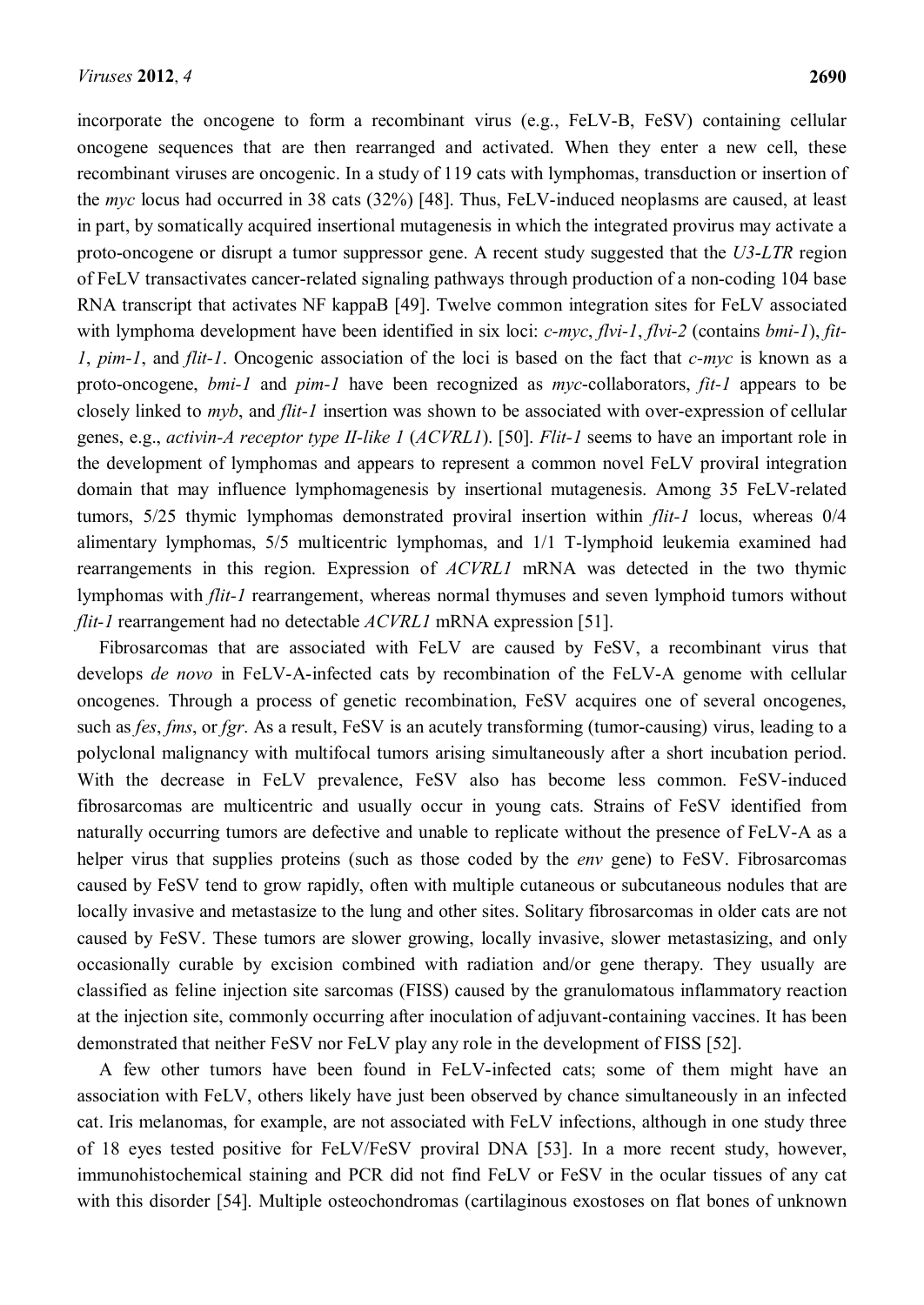pathogenesis) have been described in FeLV-infected cats. Although histologically benign, they may cause significant morbidity if they occur in an area such as a vertebra and put pressure on the spinal cord or nerve roots [\[55](#page-18-8)[,56\]](#page-18-9). In spontaneous feline olfactory neuroblastomas (aggressive, histologically inhomogenous tumors of the tasting and smelling epithelium of nose and pharynx with high metastasis rates), budding FeLV particles were found in the tumors and lymph node metastases, and FeLV DNA was detected in tumor tissue [\[57\]](#page-18-10). The exact role of FeLV in the genesis of these tumors is uncertain. Cutaneous horns are a benign hyperplasia of keratinocytes that have been described in FeLV-infected cats [\[58\]](#page-18-11), but the role of FeLV is also unclear.

FIV-infected cats are about five times more likely to develop lymphoma or leukemia than noninfected cats [\[26](#page-16-11)[,27\]](#page-16-12). Lymphomas (mostly B-cell lymphomas) [\[26](#page-16-11)[,27](#page-16-12)[,59](#page-18-12)[,60\]](#page-18-13), leukemias, but also several other tumors have been described in association with FIV infection [\[26,](#page-16-11)[61-66\]](#page-18-14), including squamous cell carcinoma, fibrosarcoma, and mast cell tumor. FIV provirus, however, is only occasionally detected in tumor cells [\[67-70\]](#page-19-0), suggesting a more indirect role in lymphoma formation, such as decreased cell-mediated immune surveillance or chronic B-cell hyperplasia [\[68,](#page-19-1)[71\]](#page-19-2). However, clonally integrated FIV DNA was found in lymphoma cells from one cat that had been experimentally infected six years earlier, indicating the possibility of an occasional direct oncogenic role of FIV [\[67](#page-19-0)[,70](#page-19-3)[,72\]](#page-19-4). The prevalence of FIV infection in one cohort of cats with lymphoma was 50% [\[60\]](#page-18-13), much higher than the FIV prevalence in the population of cats without lymphomas, which is also supportive of a cause and effect relationship. FIV could alternatively increase tumor incidence by decreasing tumor immunosurveillance mechanisms. It also could promote tumor development through the immunostimulatory effects of replicating in lymphocytes.

#### *3.2. Myelosuppression*

Myelosupression and other hematopoietic disorders can occur in both, FeLV and FIV infection. It is, however, much more common and more severe in FeLV-infected cats.

Hematologic changes described in association with FeLV include anemia (non-regenerative or regenerative), persistent, transient, or cyclic neutropenia, platelet abnormalities (thrombocytopenia and platelet function abnormalities), aplastic anemia (pancytopenia), and panleukopenia-like syndrome. For the majority of pathogenic mechanisms in which FeLV causes bone marrow suppression, active virus replication is required. However, it has been demonstrated that in some FeLV antigen-negative cats, regressive FeLV infection without viremia may be responsible for bone marrow suppression. In a recent study including 37 cats with myelosuppression that tested FeLV antigen-negative in peripheral blood, 2/37 cats (5%) were found regressively infected with FeLV by bone marrow PCR (both had non-regenerative anemia) [\[73\]](#page-19-5). In these regressively infected cats, FeLV provirus may interrupt or inactivate cellular genes in the infected cells, or regulatory features of viral DNA may alter expression of neighboring genes. Additionally, cell function of provirus-containing myelomonocytic progenitor and stromal fibroblasts that provide bone marrow microenvironment may be altered. Alternatively, FeLV provirus may cause bone marrow disorders by inducing the expression of antigens on the cell surface, resulting in an immune-mediated destruction of the cell. Anemia is a major nonneoplastic complication that occurs in a majority of FeLV-infected cats [\[4\]](#page-15-3). Anemia in FeLV-infected cats may have various causes. Approximately 10% of FeLV-associated anemias are regenerative [\[74\]](#page-19-6), most FeLV-associated anemias, however, are non-regenerative and are caused by the bone marrow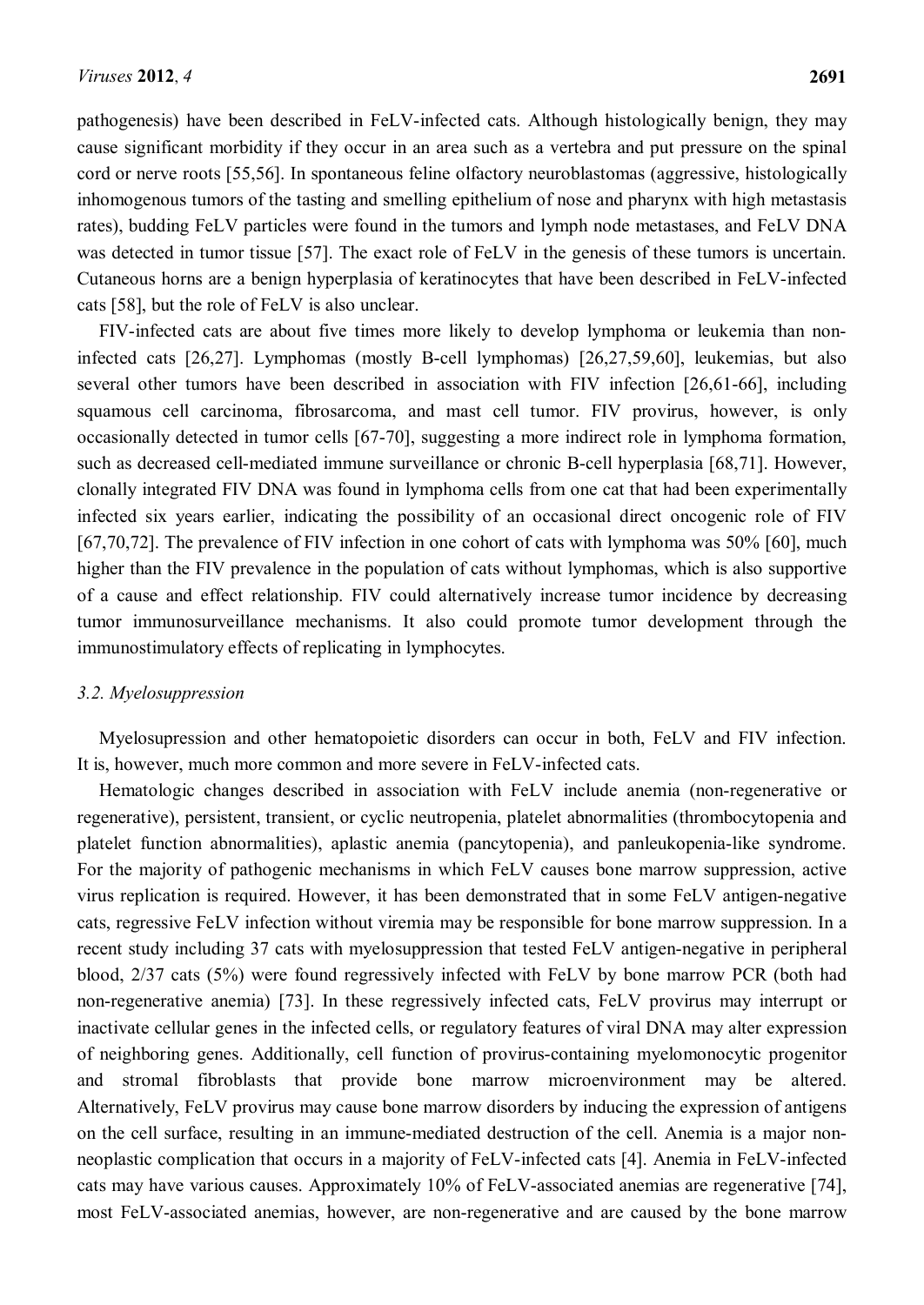suppressive effect of the virus resulting from primary infection of hematopoietic stem cells and infection of stroma cells that constitute the supporting environment for hematopoietic cells. *In vitro* exposure of normal feline bone marrow to some strains of FeLV caused suppression of erythrogenesis [\[6\]](#page-15-5). In addition to the direct effect of the virus on erythropoiesis, other factors can cause nonregenerative anemia in FeLV-infected cats (e.g., anemia of chronic inflammation promoted by high concentration of cytokines). FeLV infection can cause decreased platelet counts. It also can be responsible for platelet function deficits, and the lifespan of platelets is shortened in some FeLVinfected cats. Thrombocytopenia (resulting in bleeding disorders) can occur secondary to decreased platelet production from FeLV-induced bone marrow suppression or leukemic infiltration. Platelets harbor FeLV, and megakaryocytes are frequent targets of progressive FeLV infection. Immunemediated thrombocytopenia, which rarely occurs as a single disease entity in cats, often accompanies immune-mediated hemolytic anemia (IMHA) in cats with underlying FeLV infection. FeLV infection also can cause decreased neutrophil or lymphocyte counts. Neutropenia is common in FeLV-infected cats [\[75\]](#page-19-7) and generally occurs alone or in conjunction with other cytopenias. In some cases, myeloid hypoplasia of all granulocytic stages is observed, suggesting infection on neutrophil precursors. In some neutropenic FeLV-infected cats, an arrest in bone marrow maturation can occur at the myelocyte and metamyelocyte stages. It has been hypothesized that an immune-mediated mechanism is responsible in cases in which neutrophil counts recover with glucocorticoid treatment ("glucocorticoidresponsive neutropenia").

Hematopoietic neoplasia ("myeloprolifertaive disorders"), including leukemia, can also cause bone marrow suppression syndromes by crowding out. Myelodysplastic syndrome (MDS), characterized by peripheral blood cytopenias and dysplastic changes in the bone marrow, is a pre-stage of acute myeloic leukemia. It was found that changes of the *LTR* region of the FeLV genome (presence of three tandem direct 47-bp repeats in the upstream region of the enhancer (*URE*)) are strongly associated with the induction of MDS [\[76\]](#page-19-8). Myelofibrosis, another cause of bone marrow suppression, is a condition characterized by abnormal proliferation of fibroblasts resulting from chronic stimulation of the bone marrow, such as chronic bone marrow activity from hyperplastic or neoplastic regeneration caused by FeLV. In severe cases, the entire endosteum within the medullary cavity can be obliterated.

Feline panleukopenia-like syndrome (FPLS), also known as FeLV-associated enteritis (FAE) or myeloblastopenia, consists of severe leukopenia (< 3000 cells/μl) with enteritis and destruction of intestinal crypt epithelium that mimics feline panleukopenia caused by feline panleukopenia virus (FPV) infection. However, FPV antigen has been demonstrated by IFA in intestinal sections of cats that died from this syndrome after being experimentally infected with FeLV [\[77\]](#page-19-9). FPV was also demonstrated by electron microscopy despite negative FPV antigen tests. It appears that this syndrome might actually not be caused by FeLV itself, as previously thought, but by co-infection with FPV. The syndrome also has been referred to as FAE in cats with progressive FeLV infection because the clinical signs observed are usually gastrointestinal, including hemorrhagic diarrhea, vomiting, oral ulceration or gingivitis, anorexia, and weight loss [\[78](#page-20-0)[,79\]](#page-20-1). It is still unclear whether all theses syndromes have the same origin and are simply caused by co-infection with FPV (and even modified life FPV vaccines have been discussed) or if they are caused by FeLV itself [\[77\]](#page-19-9).

Although cytopenias caused by bone marrow suppression are a common finding in FeLV infection, these are rather uncommon in FIV-infected cats. During the acute phase of infection, FIV-infected cats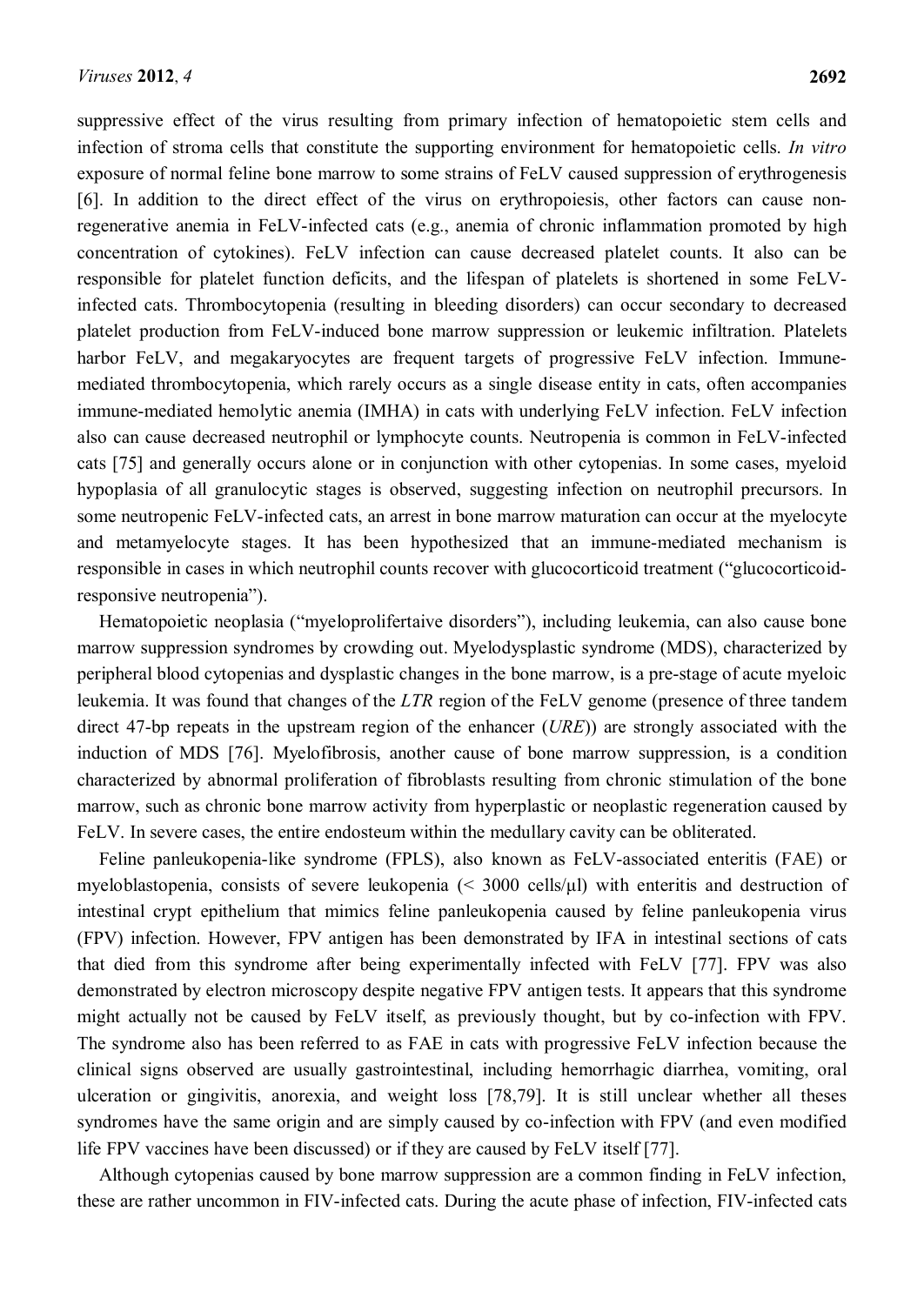can exhibit mild neutropenia, which resolves as the cat progresses to the asymptomatic phase of infection. Clinically ill FIV-infected cats in a later phase of infection may have a variety of cytopenias, with lymphopenia being most common. Lymphopenia is caused by direct replication of the virus in  $CD4^+$  lymphocytes. Anemia and neutropenia (usually mild) may also be seen [\[4](#page-15-3)[,51\]](#page-18-4), although these abnormalities may be as much a reflection of concurrent disease as direct effects of FIV itself. A recent study in a high number (3784) of client-owned field cats compared hematologic parameters in FIVinfected, FeLV-infected and uninfected cats [\[4\]](#page-15-3). Anemia and thrombocytopenia were not significantly more common in FIV-infected *versus* uninfected cats. Only neutropenia was significantly more often present, in about 25% of FIV-infected cats. Soluble factors have been shown to inhibit bone marrow function in FIV-infected cats, and bone marrow infection has been associated with decreased ability to support hematopoietic potential *in vitro* or has been proposed as a mechanism underlying the development of cytopenias [\[51\]](#page-18-4).

#### *3.3. Neurologic Dysfunction*

Neurologic dysfunction may be present in FeLV- and in FIV-infected cats and is one of the few syndromes directly caused by the retrovirus. However, mechanisms of neurologic dysfunction are different with both viruses.

In FeLV-infected cats, most neurologic signs are caused by lymphoma and lymphocytic infiltrations in brain or spinal cord leading to compression, but in some cases, no tumor is detectable with diagnostic imaging methods or at necropsy. In these cats, FeLV-induced neurotoxicity is suspected. Anisocoria, mydriasis, central blindness, or Horner's syndrome have been described in FeLV-infected cats without morphologic changes. In some regions (such as the southeastern United States), urinary incontinence caused by neuropathies in FeLV-infected cats has been described [\[80\]](#page-20-2). Direct neurotoxic effects of FeLV have been discussed as pathogenetic mechanisms. FeLV envelope glycoproteins may be able to produce increased free intracellular calcium leading to neuronal death (this has also been described in HIV-infected humans). A polypeptide of the FeLV envelope was found to cause dosedependent neurotoxicity associated with alterations in intracellular calcium ion concentration, neuronal survival, and neurite outgrowth. The polypeptide from a FeLV-C strain was significantly more neurotoxic than the same peptide derived from a FeLV-A strain [\[81,](#page-20-3)[82\]](#page-20-4). Neurologic signs in 16 cats with progressive FeLV infection consisted of abnormal vocalization, hyperesthesia, and paresis progressing to paralysis. Some cats developed anisocoria or urinary incontinence during the course of their illness. Others had concurrent FeLV-related problems such as myelodysplastic disease. The clinical course of affected cats involved gradually progressive neurologic dysfunction. Microscopically, white-matter degeneration with dilation of myelin sheaths and swollen axons was identified in the spinal cord and brain stem of affected animals [\[80\]](#page-20-2). Immunohistochemical staining of affected tissues revealed consistent expression of FeLV p27 antigens in neurons, endothelial cells, and glial cells, and proviral DNA was amplified from multiple sections of the spinal cord [\[80\]](#page-20-2). These findings suggest that in some FeLV-infected cats, the virus may directly affect CNS cells cytopathically.

Neurologic signs also have been described in both natural and experimental FIV infections [\[83-88\]](#page-20-5). About 5% of symptomatic FIV-infected cats have a neurological disease as a predominant clinical feature. Neurologic disorders in FIV infection seem to be strain-dependent [\[89\]](#page-20-6). Both central and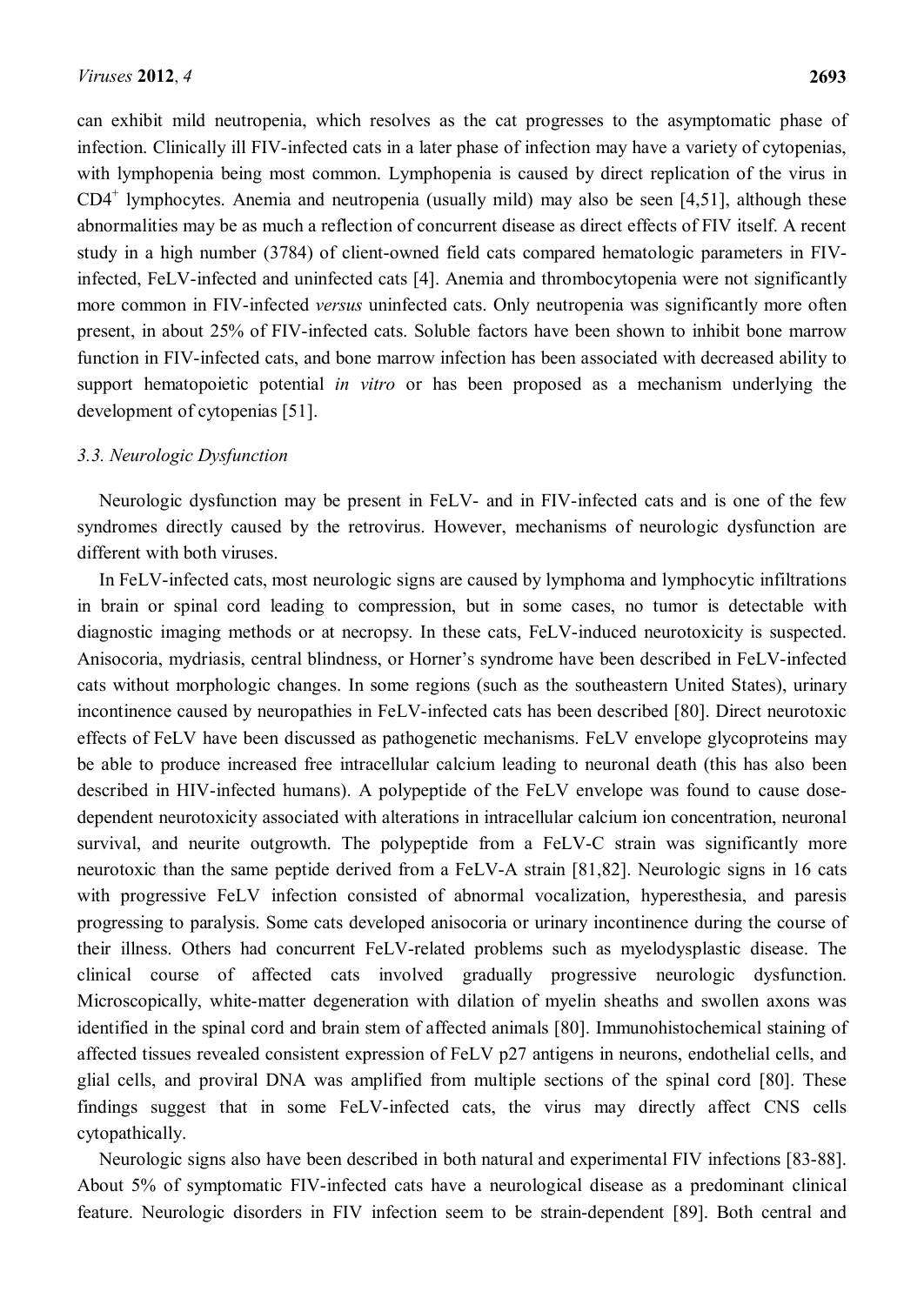peripheral neurologic manifestations have been described, comparable to the changes in HIV-infected human beings. Dementia in human patients with AIDS is often characterized by a slight decline in cognitive ability or behavior, changes that may be too subtle to be recognized in cats. Neurological abnormalities seen in naturally infected cats tend to be more behavioral than motor. Psychotic behavior, twitching movements of the face and tongue, compulsive roaming, dementia, loss of bladder and rectal control, and disturbed sleep patterns have been observed. Other signs described include nystagmus, ataxia, seizures, and intention tremors [\[90-92\]](#page-20-7). Abnormal forebrain electrical activity and abnormal visual and auditory-evoked potentials have also been documented in cats that appeared otherwise normal [\[24](#page-16-9)[,66](#page-19-10)[,93](#page-21-0)[,94\]](#page-21-1). Although the majority of FIV-infected cats do not show clinically overt neurologic signs, a much higher proportion of infected cats have microscopic CNS lesions. Brain lesions may occur in the absence of massive infection, and abnormal neurologic function has been documented in FIV-infected cats with only mild to moderate histologic evidence of inflammation [\[8\]](#page-15-7). Pathologic findings include the presence of perivascular infiltrates of mononuclear cells, diffuse gliosis, glial nodules, and white matter pallor. These lesions are usually located in the caudate nucleus, midbrain, and rostral brain stem [\[8\]](#page-15-7). Mostly, abnormal neurologic function is the result of a direct effect of the virus on CNS cells. Neurologic signs upon FIV infection are highly strain-dependent. The virus infects the brain early, with virus-induced CNS lesions sometimes developing within two months of experimental infection [\[8\]](#page-15-7). Microglia and astrocytes are infected by FIV, but the virus does not infect neurons. However, neuronal death has been associated with FIV infection; in particular, forebrain signs are often a result of direct neuronal injury from the virus. The exact mechanism of neuronal damage by FIV is unclear but may include neuronal apoptosis, effects on the neuron supportive functions of astrocytes, toxic products released from infected microglia, or cytokines produced in response to viral infection. *In vitro* studies support the hypothesis that FIV infection may impair normal metabolism in CNS cells, particularly astrocytes [\[8\]](#page-15-7). Documented abnormalities of astrocyte function include altered intercellular communication, abnormal glutathione reductase activity that could render cells more susceptible to oxidative injury, and alterations in mitochondrial membrane potential that disrupt the energy-producing capacities of the cell [\[95\]](#page-21-2). Astrocytes are by far the most common cell type of the brain and are important in maintaining CNS neuronal vascular microenvironment. One of the most important functions of astrocytes is to regulate the level of extracellular glutamate, a major excitatory neurotransmitter that accumulates as a consequence of neuronal activity. Excessive extracellular glutamate often results in neuronal toxicity and death. FIV infection of feline astrocytes can significantly inhibit their glutamate-scavenging ability, potentially resulting in neuronal damage [\[95](#page-21-2)[,96\]](#page-21-3). Sometimes, neurologic signs may also be caused by opportunistic infections such as toxoplasmosis, cryptococcosis, or FIP.

## *3.4. Immunodeficiency and Secondary Infections*

The most clinically important consequence of both retrovirus infections is immunosuppression. Immunosuppression can lead to secondary infectious diseases accounting for most clinical signs, but also can lead to decreased tumor surveillance mechanisms causing an increased risk of tumor development. It is important to realize that many of these secondary diseases in FeLV- and FIVinfected cats are treatable. The mechanisms that cause the immunosuppression are different for the two infections.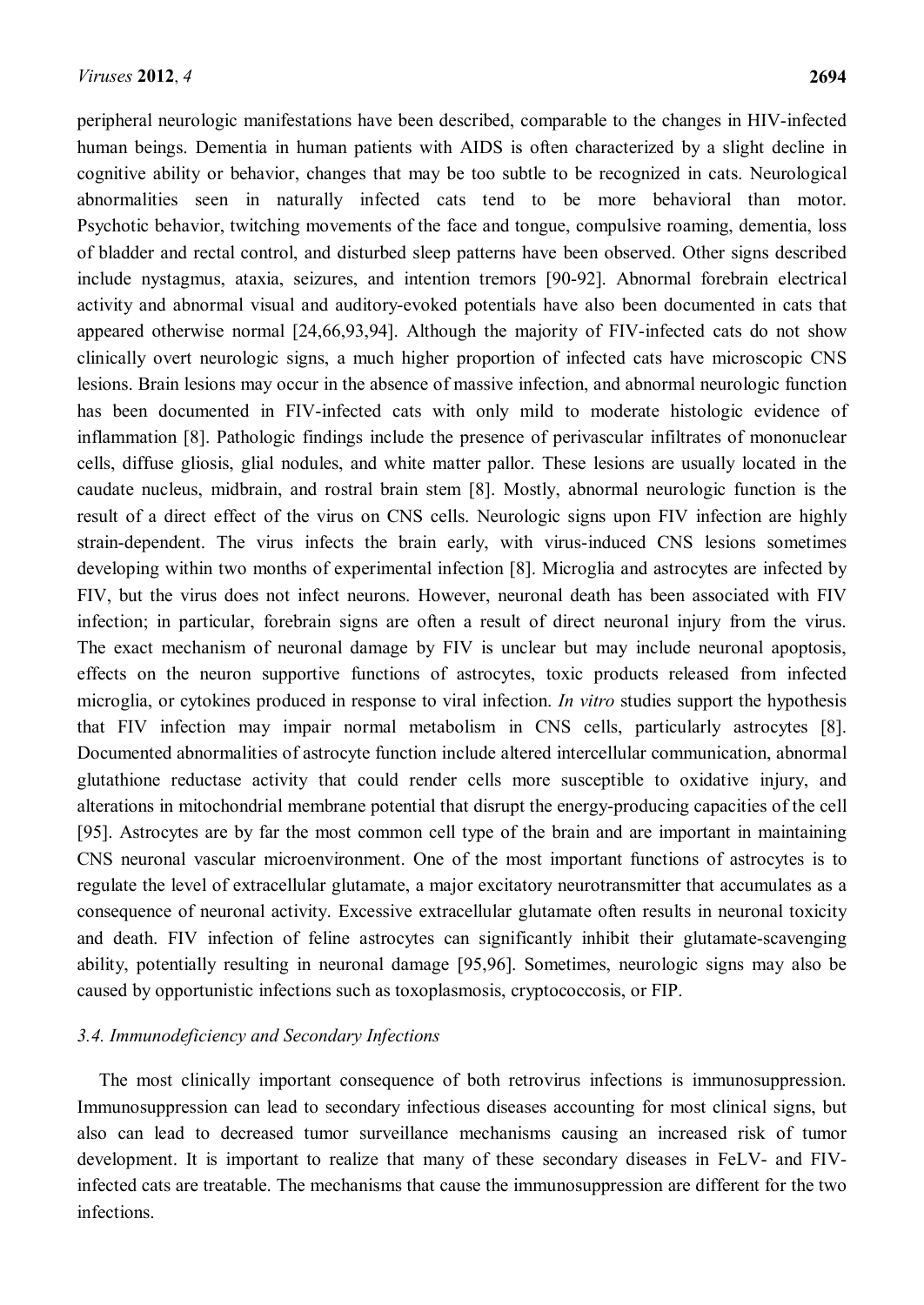Many FeLV-infected cats have concurrent bacterial, viral, protozoal, and fungal infections, but few controlled studies exist proving that these cats have a higher rate of infection than FeLV-negative cats. Thus, although FeLV certainly can suppress immune function, it should not be assumed that all concurrent infections are a direct consequence of FeLV infection. Progressively FeLV-infected cats develop immunosuppression similar to that in HIV-infected people. The exact mechanisms of how the virus destroys the immune system are poorly understood, as is why different animals have such varying degrees of immunosuppression. Immunosuppression has been associated with non-integrated viral DNA from replication-defective viral variants [\[97\]](#page-21-4). These pathogenic immunosuppressive variants, such as FeLV-T, require a membrane-spanning receptor molecule (*Pit1*) and a second co-receptor protein (*FeLIX*) to infect T lymphocytes [\[98\]](#page-21-5). The latter protein is an endogenously expressed protein encoded by an endogenous provirus arising from FeLV-A, which is similar to the FeLV receptor-binding protein of FeLV-B [\[99\]](#page-21-6).

FeLV-infected cats may develop thymic atrophy and depletion of lymph node paracortical zones following infection. Lymphopenia and neutropenia are common. In addition, neutrophils of viremic cats have decreased chemotactic and phagocytic function compared with those of normal cats. In some cats, lymphopenia may be characterized by preferential loss of  $CD4^+$  helper T cells, resulting in an inverted CD4/CD8 ratio (as typically seen in FIV infection) [\[100](#page-21-7)[,101\]](#page-21-8), but more commonly, substantial losses of helper cells and cytotoxic suppressor cells  $(CD8<sup>+</sup>$  cells) occur [\[101\]](#page-21-8). Many immune function tests of naturally FeLV-infected cats are abnormal, including decreased response to T-cell mitogens, prolonged allograft reaction, reduced immunoglobulin production, depressed neutrophil function, and complement depletion. IL-2 and IL-4 are decreased in some cats [\[7](#page-15-6)[,102\]](#page-21-9), but FeLV does not appear to suppress IL-1 production from infected macrophages. IFN- $\gamma$  may be deficient or increased. Increased TNF-α has been observed in serum of infected cats and in infected cells in culture. Each cytokine plays a vital role in the generation of a normal immune response, and the excess production of certain cytokines, such as TNF-α, can also cause illness. T-cells of FeLVinfected produce significantly lower levels of B-cell stimulatory factors than do those of normal cats (this defect becomes progressively more severe over time) [\[72\]](#page-19-4), but when B-cells of FeLV-infected cats are stimulated *in vitro* by uninfected T-cells, their function remains normal. Primary and secondary humoral antibody responses to specific antigens are decreased and may occur delayed in FeLV-infected cats. In vaccination studies, FeLV-infected cats were not able to mount an adequate immune response to vaccines, such as rabies. Therefore, protection in a FeLV-infected cat after vaccination is not complete and not comparable to that in a healthy cat;thus, more frequent vaccinations (*e.g.*, every six months) have to be considered.

In FIV-infected cats, immunosuppression usually occurs in later stages of the infection, and leads to predisposition for secondary infections. In a survey study of 826 naturally FIV-infected cats examined at North American Veterinary Teaching Hospitals, the most common disease syndromes were stomatitis, neoplasia (especially lymphoma and cutaneous squamous cell carcinoma), ocular disease (uveitis and chorioretinitis), anemia and leukopenia, opportunistic infections, renal insufficiency, lower urinary tract disease, and endocrinopathies, such as hyperthyroidism and diabetes mellitus [\[78\]](#page-21-10). Some of these problems, however, are most likely associated rather with the older age at which these cats presented (e.g., endocrinopathies, renal insufficiency) than with their FIV infection. Infections with many different "opportunistic" pathogens of viral, bacterial, protozoal, and fungal origin have been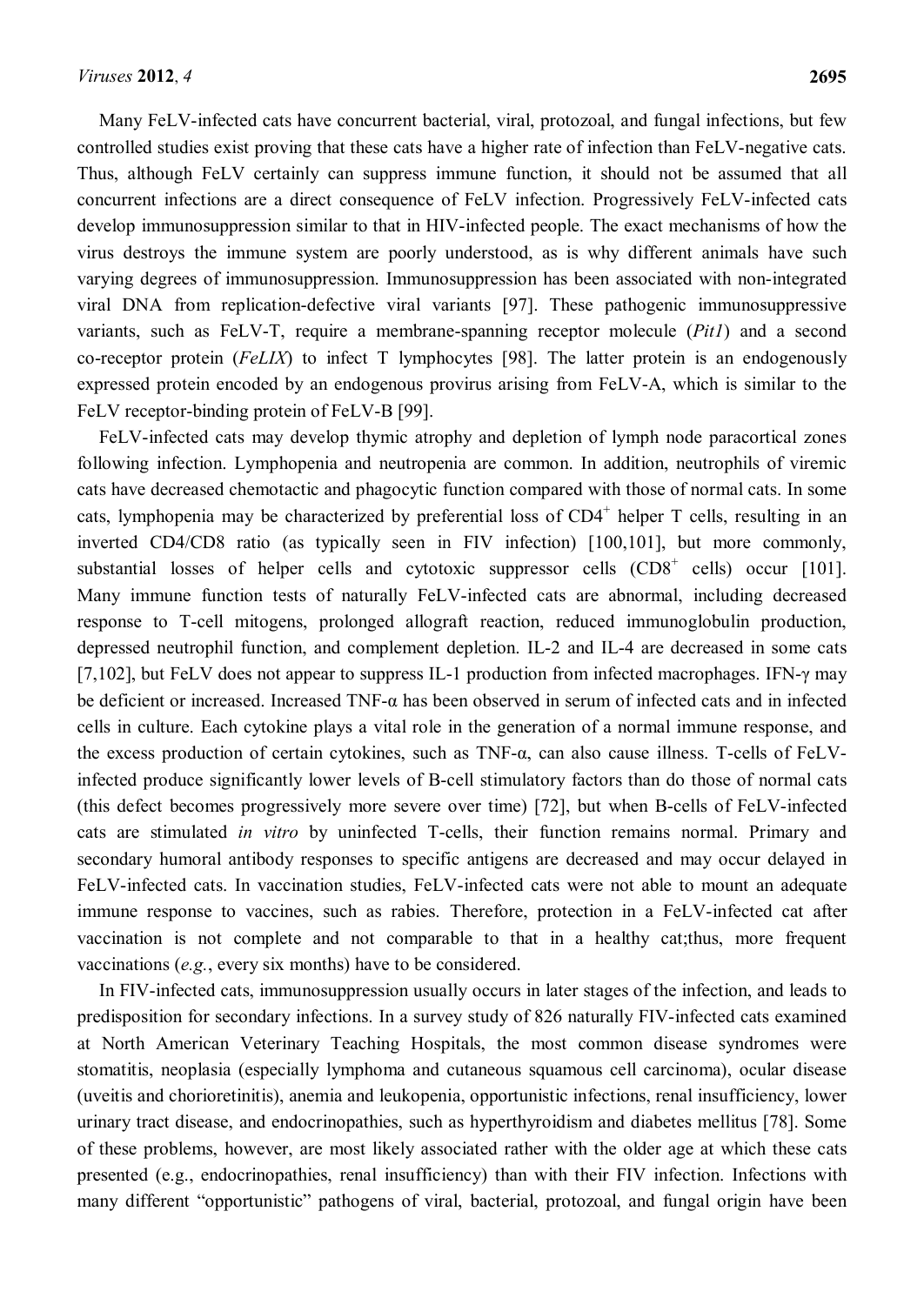reported in FIV-infected cats. Few studies, however, have compared the prevalence of most of these infections in FIV-infected and non-infected cats, and thus, their relevancy as true secondary invaders is unclear.

The most important immunologic abnormality shown in experimental [\[104-106\]](#page-21-11) as well as in natural  $[107,108]$  $[107,108]$  infection is a decrease in the number and relative proportion of  $CD4^+$  cells in the peripheral blood as well as in most primary lymphoid tissues  $[109]$ . Loss of CD4<sup>+</sup> cells leads to inversion of the CD4/CD8 ratio. In addition, an increase in the proportion of  $CD8<sup>+</sup>$  cells also contributes to the inversion [\[104,](#page-21-11)[108](#page-22-1)[,110\]](#page-22-3), in particular a population referred to as "CD8<sup>+</sup> alpha-hi, beta-low cells"  $[111-113]$ , a subset of  $CD8^+$  cells that may contribute to suppression of viremia in FIVinfected cats. Causes of  $CD4^+$  cell loss include decreased production secondary to bone marrow or thymic infection, lysis of infected cells induced by FIV itself (cytopathic effects), destruction of virusinfected cells by the immune system, or death by apoptosis (cell death that follows receipt of a membrane signal initiating a series of programmed intracellular events) [\[114-126\]](#page-22-5). The degree of apoptosis correlates inversely with the CD4<sup>+</sup> numbers and the CD4/CD8 ratio [\[127\]](#page-23-0). FIV *env* proteins are capable of inducing apoptosis in mononuclear cells by a mechanism that requires CXCR4 binding [\[128\]](#page-23-1). Ultimately, loss of CD4+ cells impairs immune responses, because  $CD4^+$  cells have critical roles in promoting and maintaining both humoral and cell-mediated immunity. A certain subset of  $CD4^+$  cells, the "Treg" (for T-regulatory cells), also seems to play an important role, and Treg cells with suppressive activity have been documented during early [\[129\]](#page-23-2) and chronic FIV infection [\[130\]](#page-23-3). In FIV-infected cats, increased activity of Treg cells could thus play a role in suppressing immune responses to foreign antigens or pathogens. In addition, Treg cells are themselves targets for FIV infection [\[129](#page-23-2)[,131\]](#page-23-4), and may serve as a FIV reservoir during the latent stage of infection and be capable of stimulating virus production [\[132\]](#page-23-5). In addition, other immunologic abnormalities can be found. Lymphocytes may lose the ability to proliferate in response to stimulation with mitogens or antigens, and priming of lymphocytes by immunogens may be impaired [\[105](#page-21-12)[,133-139\]](#page-23-6). Lymphocyte function may be reduced by altered expression of cell surface molecules, such as CD4, major histocompatibility complex II antigens, or cytokines and cytokine receptors [\[140-144\]](#page-24-0), or through over-expression of abnormal molecules, such as receptors [\[145\]](#page-24-1), leading to disrupted production of cytokines or receptor function. Impaired neutrophil adhesion and emigration in response to bacterial products have been described in FIV-infected cats [\[146-148\]](#page-24-2). Natural killer cell activity may be diminished [\[149\]](#page-25-0) or increased [\[150\]](#page-25-1), in acutely or asymptomatically infected cats, respectively. Changes in cytokine pattern include increased production of IFN-γ, TNF-α, IL-4, IL-6, IL-10, and IL-12 [\[151-154\]](#page-25-2), but also differences in cytokine ratios (*e.g.*, IL-10/IL-12 ratio) [\[155](#page-25-3)[,156\]](#page-25-4).

# *3.5. Immune-mediated Diseases*

In addition to a dysregulation of the immune system leading to immunosuppression, retrovirusinfected cats can also develop immune-mediated diseases caused by an overactive immune response. The most commonly seen immune-mediated response is a hypergammaglobulinemia which is caused by an excessive antibody response against the chronic persistent infection. The produced antibodies are not neutralizing and thus, may lead to antigen antibody complex formation. These immune complexes can deposit, usually in narrow capillary beds, leading to glomerulonephritis, polyarthritis, uveitis, and vasculitis. Secondary immune-mediated diseases are more commonly seen in FIV- than in FeLV-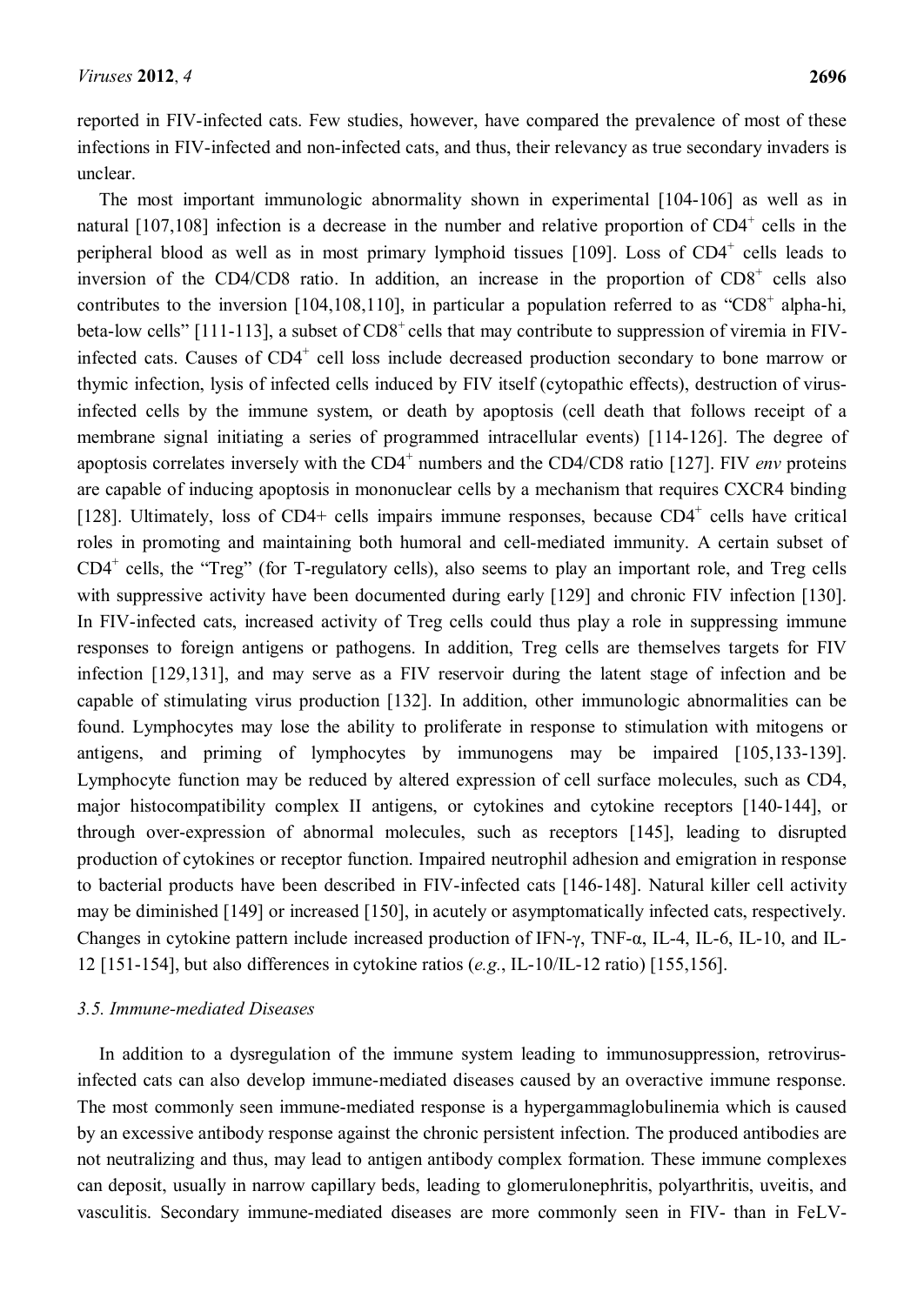infected cats. When comparing plasma electrophoretograms, FeLV-infected cats do not show hypergammaglobulinemia and hyperproteinemia significantly more often than non-infected cats, whereas in FIV-infection, hypergammaglobulinemia and hyperproteinemia occur significantly more commonly [\[4,](#page-15-3)[157\]](#page-25-5).

Nevertheless, immune-mediated diseases have been described in FeLV-infected cats as well. While humoral immunity to specific stimulation decreases during the course of FeLV infection, nonspecific increases of IgG and IgM have been noted. The loss of T-cell activity in combination with the formation of antigen antibody complexes promotes immune dysregulation [\[158\]](#page-25-6). Immunemediated diseases described in FeLV-infected cats include IMHA [\[159\]](#page-25-7), glomerulonephritis [\[160\]](#page-25-8), uveitis with immune complex deposition in iris and ciliary body [\[161\]](#page-25-9), as well as polyarthritis [\[58\]](#page-18-11). Chronic progressive polyarthritis can be triggered by FeLV; in about 20% of cats with polyarthritis, FeLV seems to be an associated agent [\[58\]](#page-18-11). Measurement of FeLV antigen has shown that cats with glomerulonephritis have more circulating viral proteins than do other FeLV-infected cats. Antigens that can lead to antigen antibody complex formation include not only whole virus particles, but also free gp70, p27, or p15E proteins [\[162](#page-26-0)[,163\]](#page-26-1).

Immune-mediated diseases observed in FIV-infected cats are caused by an excessive immune response leading to hypergammaglobulinemia [\[4,](#page-15-3)[104](#page-21-11)[,164\]](#page-26-2). Hypergammaglobulinemia reflects polyclonal B-cell stimulation and is a direct consequence of FIV infection, because experimentally FIV-infected specific pathogen-free (SPF) healthy cats also develop hypergammaglobulinemia [\[164\]](#page-26-2). Increased IgG as well as circulating immune complexes have been detected in FIV-infected cats [\[165\]](#page-26-3).

#### *3.6. Stomatitis*

Chronic ulcero-proliferative gingivostomatitis is very common in retrovirus-infected cats, especially in those with FIV infection. In cats naturally infected with FIV, it is the most common syndrome (affecting up to 50%). It characteristically originates in the fauces and spreads rostrally, especially along the maxillary teeth. Histologically, the mucosa is invaded by plasma cells and lymphocytes, accompanied by variable degrees of neutrophilic and eosinophilic inflammation. Lesions are often painful, and tooth loss is common. Severe stomatitis can lead to anorexia and emaciation. The cause of this syndrome is unclear, but the histologic findings suggest an immune response to chronic antigenic stimulation or immune dysregulation. Circulating lymphocytes of cats with stomatitis have increased expression of inflammatory cytokines [\[103\]](#page-21-10), further implicating immune activation in the pathogenesis of this condition. This type of stomatitis is not always correlated with FeLV or FIV infection [\[166\]](#page-26-4), and is usually not seen in SPF cats experimentally infected with FeLV or FIV, suggesting that exposure to other infectious agents also plays a role [\[167\]](#page-26-5). Concurrent feline calicivirus (FCV) infection is often identified in the oral cavity of these cats, and experimental and naturally occurring co-infection of FIV and FCV infection results in more severe disease [\[168,](#page-26-6)[169\]](#page-26-7).

#### **4. Conclusions**

FeLV can cause severe clinical syndromes, and progressive FeLV infection is associated with a decrease in life expectancy. Still, many owners still elect to provide therapy for their FeLV-infected cats, and with proper treatment, FeLV-infected cats, especially in indoor-only households, may live for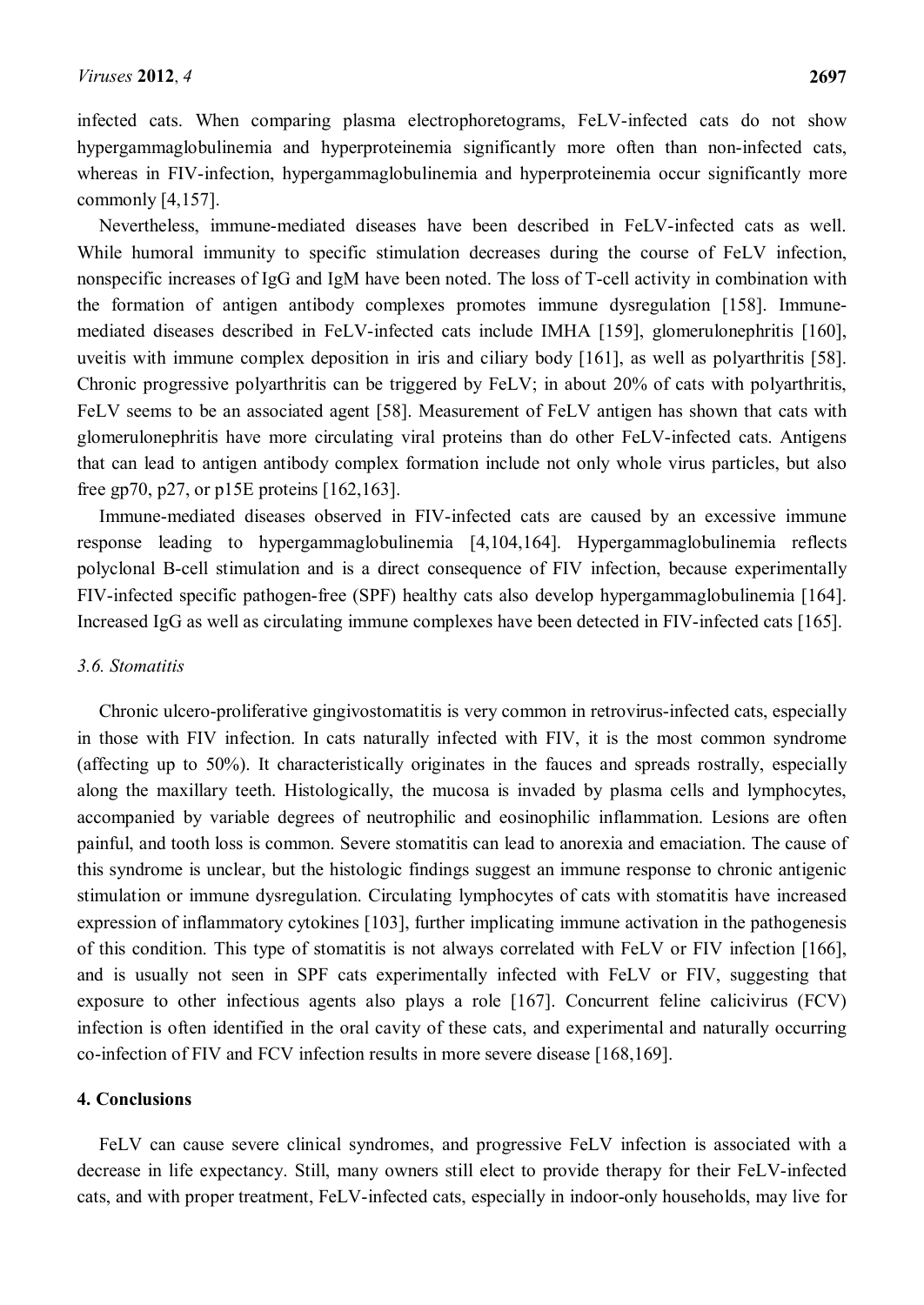many years with good quality of life. Diseases secondary to immunosuppression account for a large portion of the syndromes seen in FeLV-infected cats, and it is important to realize that many of these secondary diseases are treatable. In most naturally infected cats, FIV does not cause a severe clinical syndrome. Most clinical signs in FIV-infected cats reflect secondary diseases, such as infections and neoplasia, to which FIV-infected cats are more susceptible. With proper care, FIV-infected cats can live many years and, in fact, commonly die at an old age from causes unrelated to their FIV infection. While long-term studies describing clinical outcomes of naturally occurring FeLV and FIV infection are lacking, modalities for treatment of secondary infections or other co-incident diseases are available, and by treating these symptomatically, the life expectancy and quality of life of FeLV- and FIVinfected animals can be significantly improved.

**Table 2.** Comparison of clinical signs and their main pathomechanism in feline leukemia virus-(FeLV-) infected and feline immunodeficiency virus-(FIV-) infected cats

| <b>Clinical syndrome</b>        | <b>FeLV</b>                       | <b>FIV</b>                         |  |  |
|---------------------------------|-----------------------------------|------------------------------------|--|--|
| <b>Tumors</b>                   | 62-times as likely as in non-     | 5-times as likely as in non-       |  |  |
|                                 | infected cats,                    | infected cats,                     |  |  |
|                                 | direct role of FeLV,              | indirect role of FIV,              |  |  |
|                                 | mainly T-cell lymphoma            | mainly B-cell lymphoma             |  |  |
| <b>Bone marrow suppression</b>  | common,                           | rare,                              |  |  |
|                                 | anemia, thrombocytopenia,         | mainly neutropenia,                |  |  |
|                                 | neutropenia, pancytopenia,        | soluble factors inhibiting bone    |  |  |
|                                 | primary infection of bone marrow  | marrow function                    |  |  |
|                                 | precursor cells and stroma cells  |                                    |  |  |
| Neurologic disorders            | rare,                             | rare,                              |  |  |
|                                 | direct influence of the virus,    | direct influence of the virus      |  |  |
|                                 | lymphoma and neurotoxic effects   | (specific FIV strains),            |  |  |
|                                 | (of FeLV envelope glycoprotein)   | impairment of astrocyte function   |  |  |
| Immunodeficiency                | common,                           | common,                            |  |  |
|                                 | several mechanisms, e.g.,         | several mechanisms, e.g.,          |  |  |
|                                 | replication of virus in all bone  | decrease in $CD4^+$ cells, changes |  |  |
|                                 | marrow cells (including           | in cytokine pattern                |  |  |
|                                 | neutrophils), changes in cytokine |                                    |  |  |
|                                 | pattern                           |                                    |  |  |
| <b>Immune-mediated diseases</b> | rare,                             | sometimes,                         |  |  |
|                                 | e.g., immune-mediated hemolytic   | hyperglobulinemia common with      |  |  |
|                                 | anemia                            | immune complex deposition          |  |  |
|                                 |                                   | leading to e.g.,                   |  |  |
|                                 |                                   | glomerulonephritis and uveitis     |  |  |
| <b>Stomatitis</b>               | common,                           | very common,                       |  |  |
|                                 | multi-factorial disease           | multi-factorial disease            |  |  |

## **Acknowledgments**

Many doctoral students have contributed to various parts of the author's publications cited in this paper and are acknowledged for all their hard work.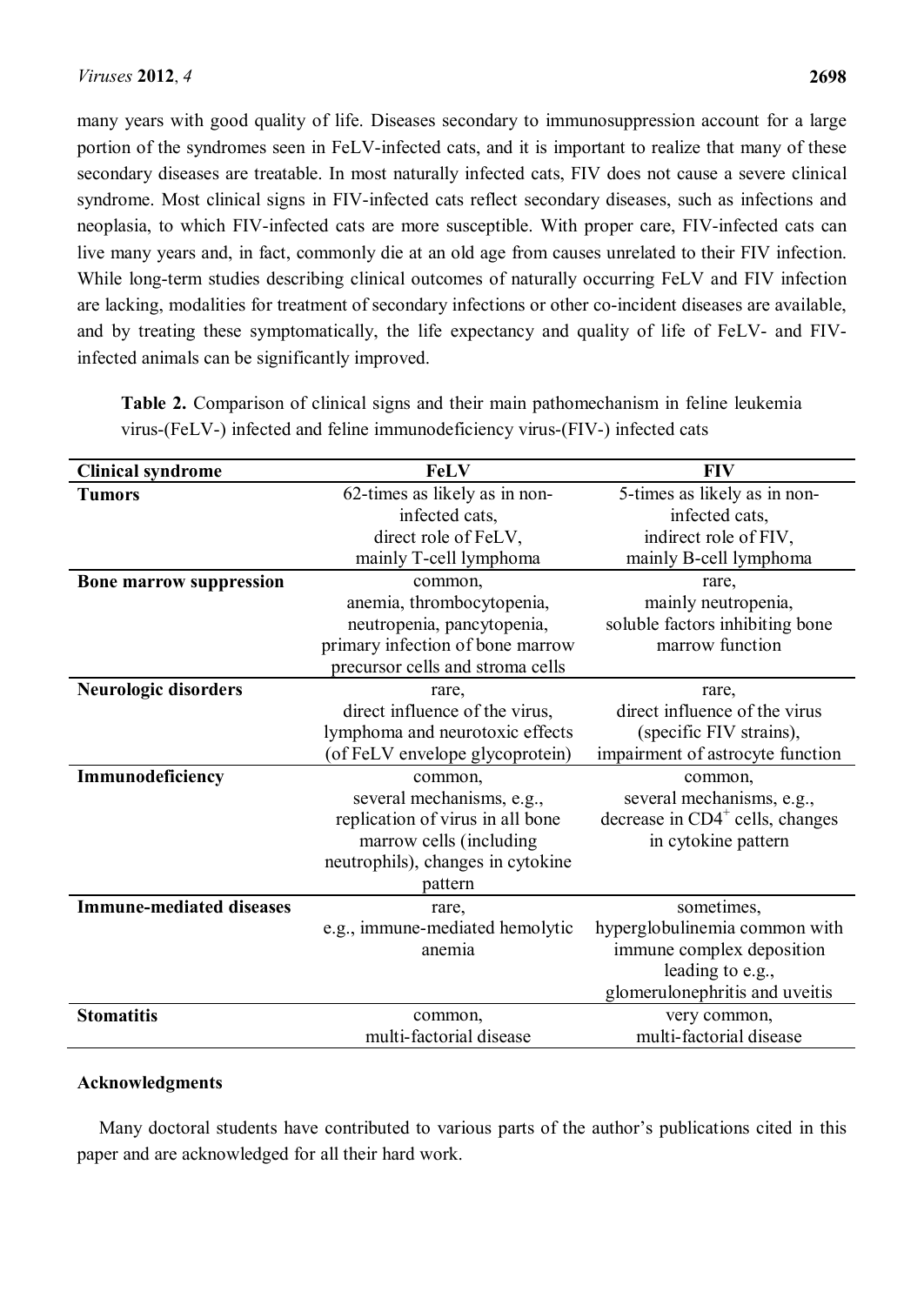# **Conflict of Interest**

The authors declare no conflict of interest.

# **References and Notes**

- <span id="page-15-0"></span>1. O'Connor, T.P. Jr.; Tonelli, Q.J.; Scarlett, J.M. Report of the national felv/fiv awareness project. *J. Am. Vet. Med. Assoc.* **1991**, *199*, 1348-1353.
- <span id="page-15-1"></span>2. Levy, J.K.; Scott, H.M.; Lachtara, J.L.; Crawford, P.C. Seroprevalence of feline leukemia virus and feline immunodeficiency virus infection among cats in north america and risk factors for seropositivity. *J Am Vet Med Assoc* **2006**, *228*, 371-376.
- <span id="page-15-2"></span>3. Hoover, E.A.; Mullins, J.I. Feline leukemia-virus infection and diseases. *Journal of the American Veterinary Medical Association* **1991**, *199*, 1287-1297.
- <span id="page-15-3"></span>4. Gleich, S.; Hartmann, K. Hematology and serum biochemistry of feline immunodeficiency virusinfected and feline leukemia virus-infected cats. *J Vet Intern Med* **2009**, *23*, 552-558.
- <span id="page-15-4"></span>5. Addie, D.D.; Dennis, J.M.; Toth, S.; Callanan, J.J.; Reid, S.; Jarrett, O. Long-term impact on a closed household of pet cats of natural infection with feline coronavirus, feline leukaemia virus and feline immunodeficiency virus. *Vet Rec* **2000**, *146*, 419-424.
- <span id="page-15-5"></span>6. Cotter, S.M. Feline viral neoplasia. In *Infectious diseases of the dog and cat*, 2nd ed.; Greene, C.E. Ed. WB Saunders: Philadelphia, 1998.
- <span id="page-15-6"></span>7. Levy, J.K. Felv and non-neoplastic felv-related disease. In *Textbook of veterinary internal medicine*, Ettinger, S.J.; Feldman, E.C. Eds. WB Saunders: Philadelphia, 2000.
- <span id="page-15-7"></span>8. Barr, A.C. Fiv and fiv-related diseases. In *Textbook of veterinary internal medicine*, 5th ed.; Ettinger, S.J.; Feldman, E.C. Eds. WB Saunders: Philadelphia, 2000; pp 433-438.
- <span id="page-15-8"></span>9. Torres, A.N.; O'Halloran, K.P.; Larson, L.J.; Schultz, R.D.; Hoover, E.A. Development and application of a quantitative real-time pcr assay to detect feline leukemia virus rna. *Vet Immunol Immunopathol* **2008**, *123*, 81-89.
- <span id="page-15-9"></span>10. Cattori, V.; Tandon, R.; Pepin, A.; Lutz, H.; Hofmann-Lehmann, R. Rapid detection of feline leukemia virus provirus integration into feline genomic DNA. *Mol Cell Probes* **2006**, *20*, 172- 181.
- <span id="page-15-10"></span>11. Torres, A.N.; Mathiason, C.K.; Hoover, E.A. Re-examination of feline leukemia virus: Host relationships using real-time pcr. *Virology* **2005**, *332*, 272-283.
- 12. Hofmann-Lehmann, R.; Cattori, V.; Tandon, R.; Boretti, F.S.; Meli, M.L.; Riond, B.; Pepin, A.C.; Willi, B.; Ossent, P.; Lutz, H. Vaccination against the feline leukaemia virus: Outcome and response categories and long-term follow-up. *Vaccine* **2007**, *25*, 5531-5539.
- 13. Hofmann-Lehmann, R.; Cattori, V.; Tandon, R.; Boretti, F.S.; Meli, M.L.; Riond, B.; Lutz, H. How molecular methods change our views of felv infection and vaccination. *Vet Immunol Immunopathol* **2008**, *123*, 119-123.
- <span id="page-15-11"></span>14. Levy, J.; Crawford, C.; Hartmann, K.; Hofmann-Lehmann, R.; Little, S.; Sundahl, E.; Thayer, V. 2008 american association of feline practitioners' feline retrovirus management guidelines. *J Feline Med Surg* **2008**, *10*, 300-316.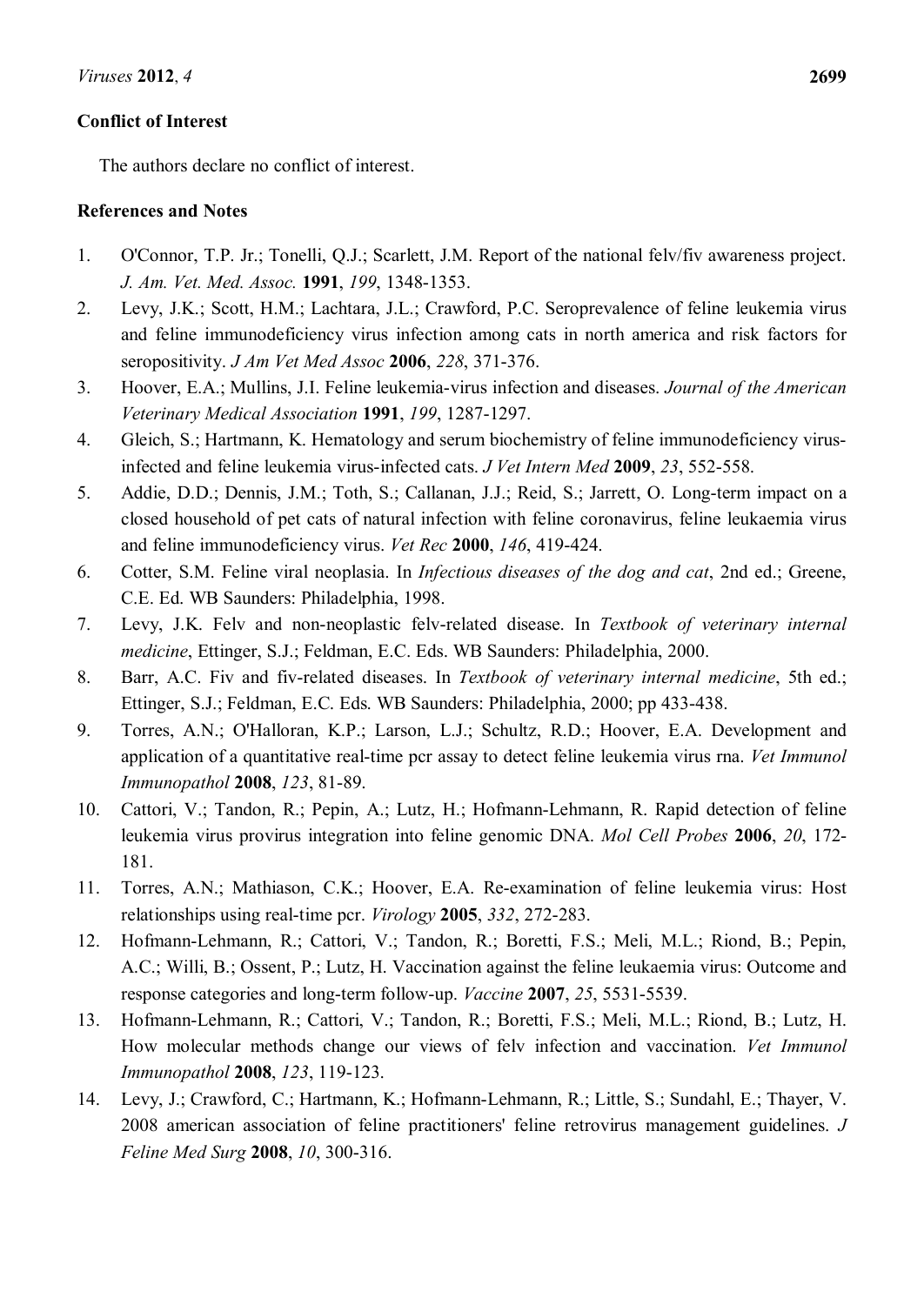- <span id="page-16-0"></span>15. Major, A.; Cattori, V.; Boenzli, E.; Riond, B.; Ossent, P.; Meli, M.L.; Hofmann-Lehmann, R.; Lutz, H. Exposure of cats to low doses of felv: Seroconversion as the sole parameter of infection. *Vet Res* **2010**, *41*, 17.
- <span id="page-16-1"></span>16. Hofmann-Lehmann, R.; Huder, J.B.; Gruber, S.; Boretti, F.; Sigrist, B.; Lutz, H. Feline leukaemia provirus load during the course of experimental infection and in naturally infected cats. *J Gen Virol* **2001**, *82*, 1589-1596.
- <span id="page-16-2"></span>17. Pepin, A.C.; Tandon, R.; Cattori, V.; Niederer, E.; Riond, B.; Willi, B.; Lutz, H.; Hofmann-Lehmann, R. Cellular segregation of feline leukemia provirus and viral rna in leukocyte subsets of long-term experimentally infected cats. *Virus Res* **2007**, *127*, 9-16.
- <span id="page-16-3"></span>18. English, R.V. Feline immunodeficiency virus. In *Kirk's current veterinary therapy*, Bonagura, J.D. Ed. WB Saunders: Philadelphia, 1995.
- <span id="page-16-4"></span>19. Goto, Y.; Nishimura, Y.; Mizuno, T.; Endo, Y.; Baba, K.; Momoi, Y.; Watari, T.; Hasegawa, A.; Tsujimoto, H. Quantification of viral ribonucleic acid in plasma of cats naturally infected with feline immunodeficiency virus. *Am J Vet Res* **2000**, *61*, 1609-1613.
- <span id="page-16-5"></span>20. Cotter, S.M. Management of healthy feline leukemia virus-positive cats. *J Am Vet Med Assoc*  **1991**, *199*, 1470-1473.
- <span id="page-16-6"></span>21. Flynn, J.N.; Dunham, S.P.; Watson, V.; Jarrett, O. Longitudinal analysis of feline leukemia virus-specific cytotoxic t lymphocytes: Correlation with recovery from infection. *J Virol* **2002**, *76*, 2306-2315.
- <span id="page-16-7"></span>22. Hoover, E.A.; Olsen, R.G.; Hardy, W.D. Jr.; Schaller, J.P.; Mathes, L.E. Feline leukemia virus infection: Age-related variation in response of cats to experimental infection. *J Natl Cancer Inst*  **1976**, *57*, 365-369.
- <span id="page-16-8"></span>23. Obert, L.A.; Hoover, E.A. Relationship of lymphoid lesions to disease course in mucosal feline immunodeficiency virus type c infection. *Vet Pathol* **2000**, *37*, 386-401.
- <span id="page-16-9"></span>24. Podell, M.; Hayes, K.; Oglesbee, M.; Mathes, L. Progressive encephalopathy associated with cd4/cd8 inversion in adult fiv-infected cats. *J Acquir Immune Defic Syndr Hum Retrovirol* **1997**, *15*, 332-340.
- <span id="page-16-10"></span>25. Pedersen, N.C.; Leutenegger, C.M.; Woo, J.; Higgins, J. Virulence differences between two field isolates of feline immunodeficiency virus (fiv-apetaluma and fiv-cpgammar) in young adult specific pathogen free cats. *Vet Immunol Immunopathol* **2001**, *79*, 53-67.
- <span id="page-16-11"></span>26. Poli, A.; Abramo, F.; Baldinotti, F.; Pistello, M.; Da Prato, L.; Bendinelli, M. Malignant lymphoma associated with experimentally induced feline immunodeficiency virus infection. *J Comp Pathol* **1994**, *110*, 319-328.
- <span id="page-16-12"></span>27. Callanan, J.J.; Jones, B.A.; Irvine, J.; Willett, B.J.; McCandlish, I.A.; Jarrett, O. Histologic classification and immunophenotype of lymphosarcomas in cats with naturally and experimentally acquired feline immunodeficiency virus infections. *Vet Pathol* **1996**, *33*, 264-272.
- <span id="page-16-13"></span>28. Rickard, C.G.; Post, J.E.; Noronha, F.; Barr, L.M. A transmissible virus-induced lymphocytic leukemia of the cat. *J Natl Cancer Inst* **1969**, *42*, 987-1014.
- <span id="page-16-14"></span>29. Hardy, W.D. Jr.; Hirshaut, Y.; Hess, P. Detection of the feline leukemia virus and other mammalian oncornaviruses by immunofluorescence. *Bibl Haematol* **1973**, *39*, 778-799.
- 30. Jarrett, O.; Laird, H.M.; Hay, D. Determinants of the host range of feline leukaemia viruses. *J Gen Virol* **1973**, *20*, 169-175.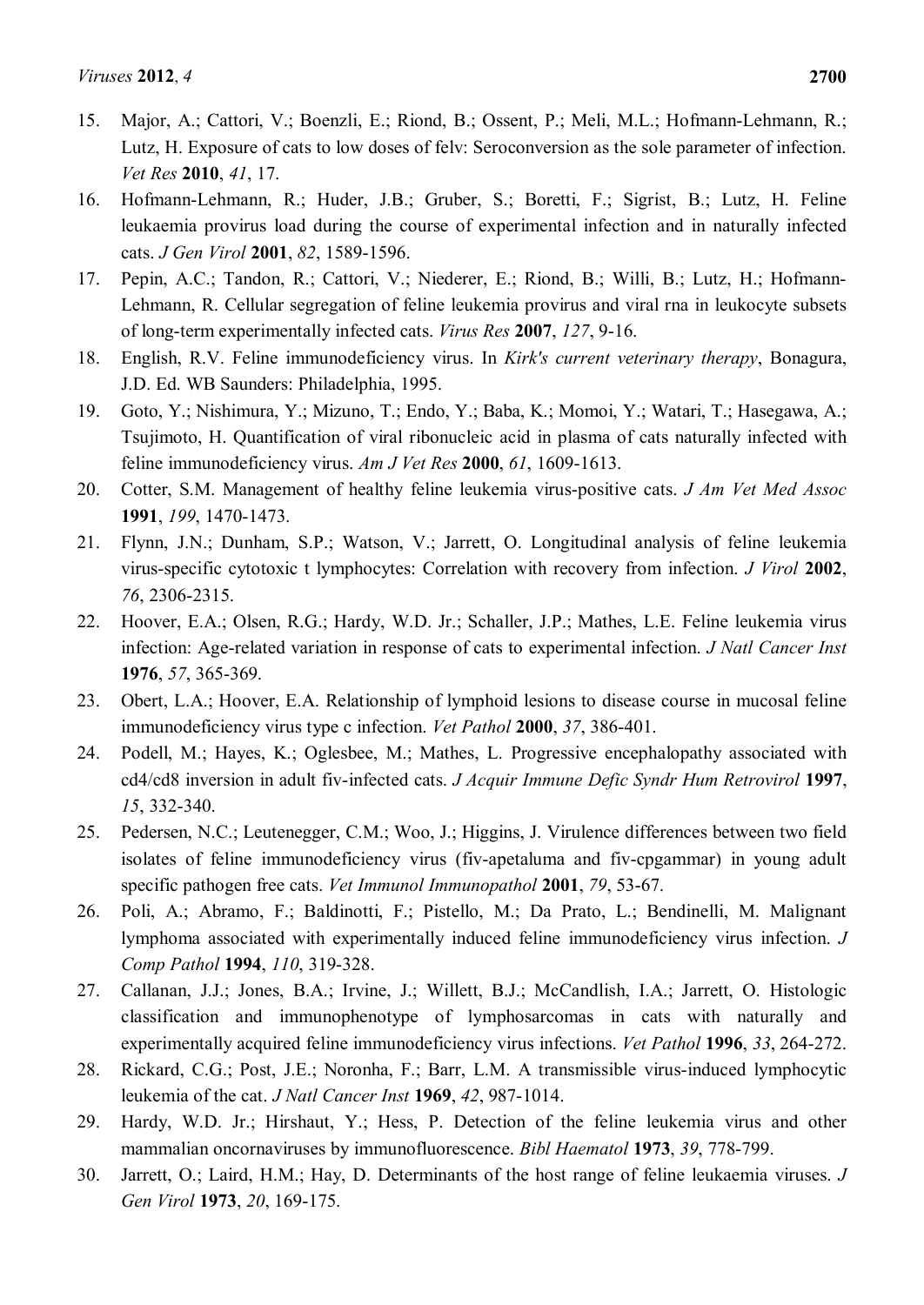- <span id="page-17-0"></span>31. Essex, M.; Cotter, S.M.; Hardy, W.D. Jr.; Hess, P.; Jarrett, W.; Jarrett, O.; Mackey, L.; Laird, H.; Perryman, L.; Olsen, R.G. *et al.* Feline oncornavirus-associated cell membrane antigen. Iv. Antibody titers in cats with naturally occurring leukemia, lymphoma, and other diseases. *J Natl Cancer Inst* **1975**, *55*, 463-467.
- <span id="page-17-1"></span>32. Cotter, S.M.; Hardy, W.D. Jr.; Essex, M. Association of feline leukemia virus with lymphosarcoma and other disorders in the cat. *J Am Vet Med Assoc* **1975**, *166*, 449-454.
- 33. Francis, D.P.; Essex, M.; Hardy, W.D. Jr. Excretion of feline leukaemia virus by naturally infected pet cats. *Nature* **1977**, *269*, 252-254.
- 34. Francis, D.P.; Cotter, S.M.; Hardy, W.D. Jr.; Essex, M. Comparison of virus-positive and virusnegative cases of feline leukemia and lymphoma. *Cancer Res* **1979**, *39*, 3866-3870.
- 35. Hardy, W.D. Jr.; McClelland, A.J.; Zuckerman, E.E.; Snyder, H.W. Jr.; MacEwen, E.G.; Francis, D.; Essex, M. Development of virus non-producer lymphosarcomas in pet cats exposed to felv. *Nature* **1980**, *288*, 90-92.
- 36. Reinacher, M. Infektionen mit dem felinen leukämie-virus (felv). *Kleintierprax* **1987**, *32*, 65-72.
- 37. Shelton, G.H.; Grant, C.K.; Cotter, S.M.; Gardner, M.B.; Hardy, W.D. Jr.; DiGiacomo, R.F. Feline immunodeficiency virus and feline leukemia virus infections and their relationships to lymphoid malignancies in cats: A retrospective study (1968-1988). *J Acquir Immune Defic Syndr*  **1990**, *3*, 623-630.
- 38. Harrus, S.; Klement, E.; Aroch, I.; Stein, T.; Bark, H.; Lavy, E.; Mazaki-Tovi, M.; Baneth, G. Retrospective study of 46 cases of feline haemobartonellosis in israel and their relationships with felv and fiv infections. *Vet Rec* **2002**, *151*, 82-85.
- <span id="page-17-2"></span>39. Mauldin, G.E.; Mooney, S.C.; Meleo, R.E. In *Chemotherapy in 132 cats with lymphoma: 1988- 1994*, Proceedings of the Veterinary Cancer Society, 1995; pp 35-36.
- 40. Moore, A.S.; Cotter, S.M.; Frimberger, A.E.; Wood, C.A.; Rand, W.M.; L'Heureux, D.A. A comparison of doxorubicin and cop for maintenance of remission in cats with lymphoma. *J Vet Intern Med* **1996**, *10*, 372-375.
- <span id="page-17-3"></span>41. Hartmann, K.; Gerle, K.; Leutenegger, C. Feline leukemia virus - most important oncogene in cats? In *Abstracts from the 4th International Feline Retrovirus Research Symposium*, Glasgow, Scotland, UK, 1998.
- <span id="page-17-4"></span>42. Teske, E.; van Straten, G.; van Noort, R.; Rutteman, G.R. Chemotherapy with cyclophosphamide, vincristine, and prednisolone (cop) in cats with malignant lymphoma: New results with an old protocol. *J Vet Intern Med* **2002**, *16*, 179-186.
- <span id="page-17-5"></span>43. Jackson, M.L.; Haines, D.M.; Meric, S.M.; Misra, V. Feline leukemia virus detection by immunohistochemistry and polymerase chain reaction in formalin-fixed, paraffin-embedded tumor tissue from cats with lymphosarcoma. *Can J Vet Res* **1993**, *57*, 269-276.
- <span id="page-17-6"></span>44. Rohn, J.L.; Linenberger, M.L.; Hoover, E.A.; Overbaugh, J. Evolution of feline leukemia virus variant genomes with insertions, deletions, and defective envelope genes in infected cats with tumors. *J Virol* **1994**, *68*, 2458-2467.
- <span id="page-17-7"></span>45. Sheets, R.L.; Pandey, R.; Jen, W.C.; Roy-Burman, P. Recombinant feline leukemia virus genes detected in naturally occurring feline lymphosarcomas. *J Virol* **1993**, *67*, 3118-3125.
- 46. Rezanka, L.J.; Rojko, J.L.; Neil, J.C. Feline leukemia virus: Pathogenesis of neoplastic disease. *Cancer investigation* **1992**, *10*, 371-389.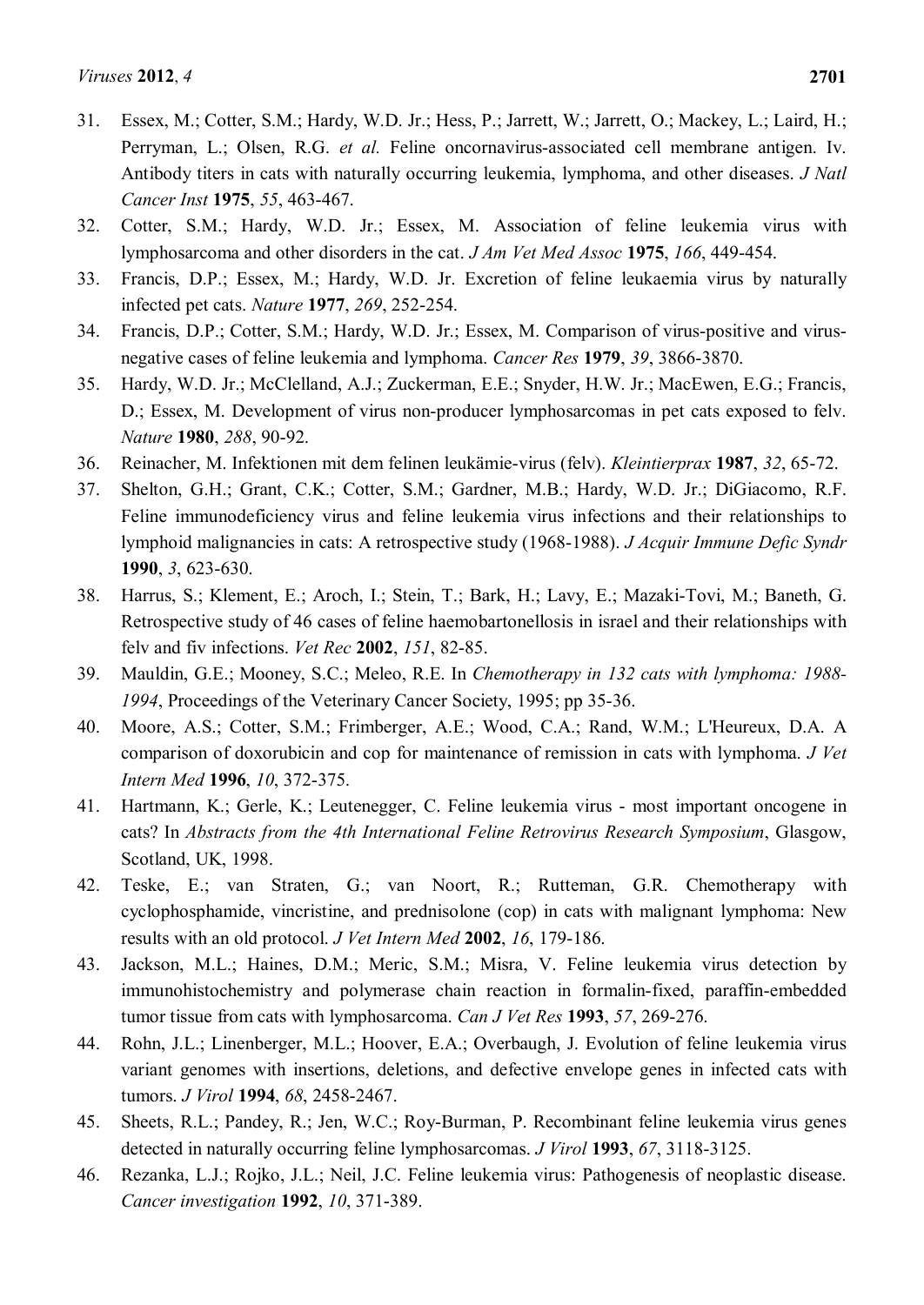- <span id="page-18-0"></span>47. Stützer, B.; Simon, K.; Lutz, H.; Majzoub, M.; Hermanns, W.; Hirschberger, J.; Sauter-Louis, C.; Hartmann, K. Incidence of persistent viraemia and latent feline leukaemia virus infection in cats with lymphoma. *J Feline Med Surg* **2011**, *13*, 81-87.
- <span id="page-18-1"></span>48. Tsatsanis, C.; Fulton, R.; Nishigaki, K.; Tsujimoto, H.; Levy, L.; Terry, A.; Spandidos, D.; Onions, D.; Neil, J.C. Genetic determinants of feline leukemia virus-induced lymphoid tumors: Patterns of proviral insertion and gene rearrangement. *J Virol* **1994**, *68*, 8296-8303.
- <span id="page-18-2"></span>49. Forman, L.W.; Pal-Ghosh, R.; Spanjaard, R.A.; Faller, D.V.; Ghosh, S.K. Identification of ltrspecific small non-coding rna in felv infected cells. *FEBS Lett* **2009**, *583*, 1386-1390.
- <span id="page-18-3"></span>50. Fujino, Y.; Ohno, K.; Tsujimoto, H. Molecular pathogenesis of feline leukemia virus-induced malignancies: Insertional mutagenesis. *Vet Immunol Immunopathol* **2008**, *123*, 138-143.
- <span id="page-18-4"></span>51. Fujino, Y.; Liao, C.P.; Zhao, Y.S.; Pan, J.; Mathes, L.E.; Hayes, K.A.; Ohno, K.; Tsujimoto, H.; Roy-Burman, P. Identification of a novel common proviral integration site, flit-1, in feline leukemia virus induced thymic lymphoma. *Virology* **2009**, *386*, 16-22.
- <span id="page-18-5"></span>52. Ellis, J.A.; Jackson, M.L.; Bartsch, R.C.; McGill, L.G.; Martin, K.M.; Trask, B.R.; Haines, D.M. Use of immunohistochemistry and polymerase chain reaction for detection of oncornaviruses in formalin-fixed, paraffin-embedded fibrosarcomas from cats. *J Am Vet Med Assoc* **1996**, *209*, 767-771.
- <span id="page-18-6"></span>53. Stiles, J.; Bienzle, D.; Render, J.A.; Buyukmihci, N.C.; Johnson, E.C. Use of nested polymerase chain reaction (pcr) for detection of retroviruses from formalin-fixed, paraffin-embedded uveal melanomas in cats. *Vet Ophthalmol* **1999**, *2*, 113-116.
- <span id="page-18-7"></span>54. Cullen, C.L.; Haines, D.M.; Jackson, M.L.; Grahn, B.H. Lack of detection of feline leukemia and feline sarcoma viruses in diffuse iris melanomas of cats by immunohistochemistry and polymerase chain reaction. *J Vet Diagn Invest* **2002**, *14*, 340-343.
- <span id="page-18-8"></span>55. Pool, R.R.; Carrig, C.B. Multiple cartilagenous exostoses in a cat. *Vet Pathol* **1972**, *9*, 350-359.
- <span id="page-18-9"></span>56. Lott-Stolz, G. [short original report. Osteochondromatosis in the cat]. *Schweiz Arch Tierheilkd*  **1988**, *130*, 635-638.
- <span id="page-18-10"></span>57. Schrenzel, M.D.; Higgins, R.J.; Hinrichs, S.H.; Smith, M.O.; Torten, M. Type c retroviral expression in spontaneous feline olfactory neuroblastomas. *Acta Neuropathol* **1990**, *80*, 547-553.
- <span id="page-18-11"></span>58. Pedersen, N.C. Feline leukemia virus infection. *Feline husbandry, disease and management in the multiple cat environment* **1991**, 210-220.
- <span id="page-18-12"></span>59. Terry, A.; Callanan, J.J.; Fulton, R.; Jarrett, O.; Neil, J.C. Molecular analysis of tumours from feline immunodeficiency virus (fiv)-infected cats: An indirect role for fiv? *Int J Cancer* **1995**, *61*, 227-232.
- <span id="page-18-13"></span>60. Gabor, L.J.; Love, D.N.; Malik, R.; Canfield, P.J. Feline immunodeficiency virus status of australian cats with lymphosarcoma. *Aust Vet J* **2001**, *79*, 540-545.
- <span id="page-18-14"></span>61. Fleming, E.J.; McCaw, D.L.; Smith, J.A.; Buening, G.M.; Johnson, C. Clinical, hematologic, and survival data from cats infected with feline immunodeficiency virus: 42 cases (1983-1988). *J Am Vet Med Assoc* **1991**, *199*, 913-916.
- 62. Hutson, C.A.; Rideout, B.A.; Pedersen, N.C. Neoplasia associated with feline immunodeficiency virus infection in cats of southern california. *J Am Vet Med Assoc* **1991**, *199*, 1357-1362.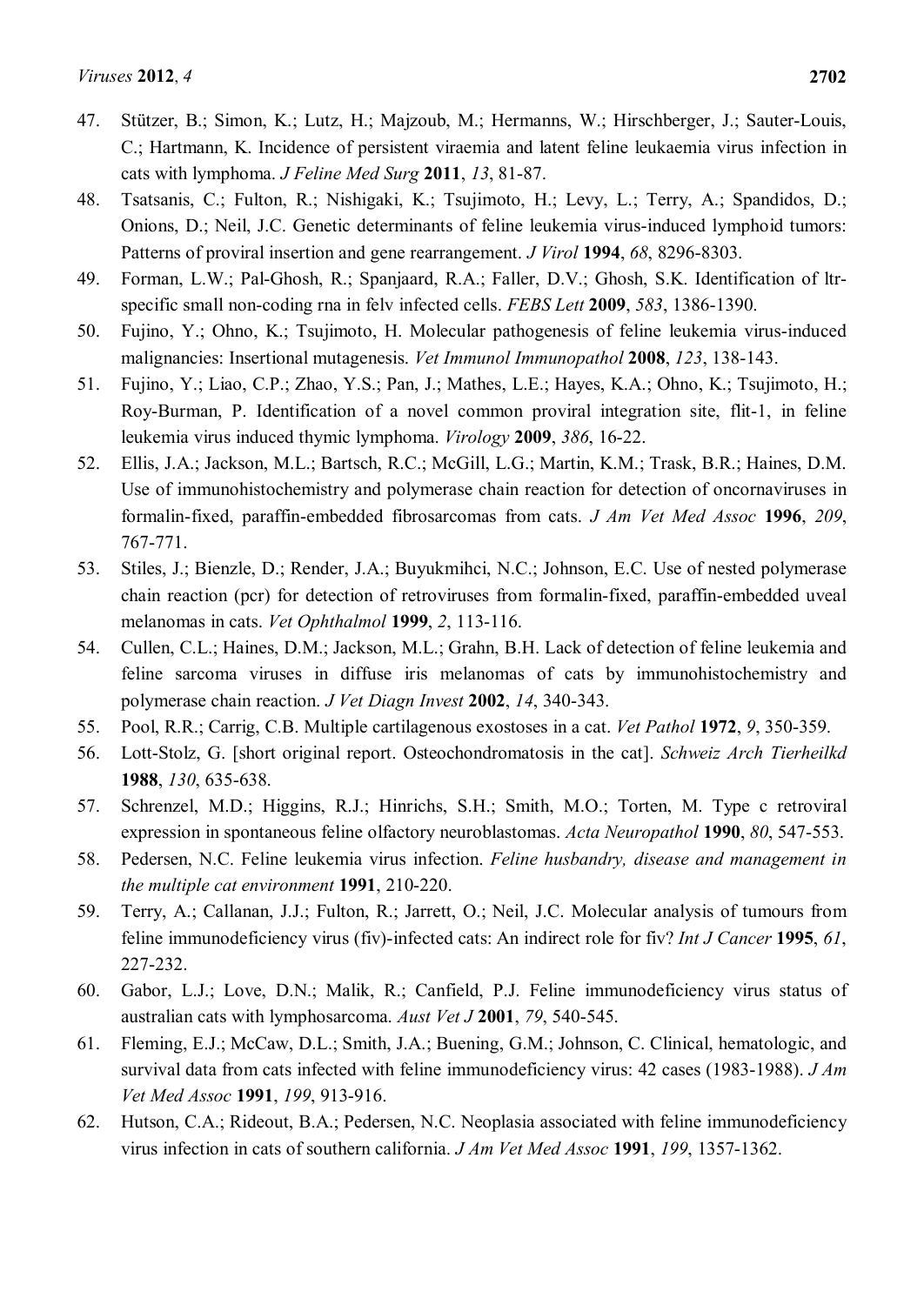- 63. Buracco, P.; Guglielmino, R.; Abate, O.; Bocchini, V.; Cornaglia, E.; Denicola, D.B.; Cilli, M.; Ponzio, P. Large granular lymphoma in an fiv-positive and felv-negative cat. *Journal of Small Animal Practice* **1992**, *33*, 279-284.
- 64. Callanan, J.J.; McCandlish, I.A.; O'Neil, B.; Lawrence, C.E.; Rigby, M.; Pacitti, A.M.; Jarrett, O. Lymphosarcoma in experimentally induced feline immunodeficiency virus infection [corrected]. *Vet Rec* **1992**, *130*, 293-295.
- 65. Court, E.A.; Watson, A.D.; Peaston, A.E. Retrospective study of 60 cases of feline lymphosarcoma. *Aust Vet J* **1997**, *75*, 424-427.
- <span id="page-19-10"></span>66. Barr, M.C.; Huitron-Resendiz, S.; Selway, D.R.; Henriksen, S.J.; Phillips, T.R. Exogenous glucocorticoids alter parameters of early feline immunodeficiency virus infection. *J Infect Dis*  **2000**, *181*, 576-586.
- <span id="page-19-0"></span>67. Beatty, J.A.; Callanan, J.J.; Terry, A.; Jarrett, O.; Neil, J.C. Molecular and immunophenotypical characterization of a feline immunodeficiency virus (fiv)-associated lymphoma: A direct role for fiv in b-lymphocyte transformation? *J Virol* **1998**, *72*, 767-771.
- <span id="page-19-1"></span>68. Beatty, J.A.; Lawrence, C.E.; Callanan, J.J.; Grant, C.K.; Gault, E.A.; Neil, J.C.; Jarrett, O. Feline immunodeficiency virus (fiv)-associated lymphoma: A potential role for immune dysfunction in tumourigenesis. *Vet Immunol Immunopathol* **1998**, *65*, 309-322.
- 69. Wang, J.; Kyaw-Tanner, M.; Lee, C. Characterisation of lymphosarcomas in australian cats using polymerase chain reaction and immunohistochemical examination. . *Aust Vet J* **2001**, *79*, 41-46.
- <span id="page-19-3"></span>70. Beatty, J.; Terry, A.; MacDonald, J.; Gault, E.; Cevario, S.; O'Brien, S.J.; Cameron, E.; Neil, J.C. Feline immunodeficiency virus integration in b-cell lymphoma identifies a candidate tumor suppressor gene on human chromosome 15q15. *Cancer Res* **2002**, *62*, 7175-7180.
- <span id="page-19-2"></span>71. Endo, Y.; Cho, K.W.; Nishigaki, K.; Momoi, Y.; Nishimura, Y.; Mizuno, T.; Goto, Y.; Watari, T.; Tsujimoto, H.; Hasegawa, A. Molecular characteristics of malignant lymphomas in cats naturally infected with feline immunodeficiency virus. *Vet Immunol Immunopathol* **1997**, *57*, 153-167.
- <span id="page-19-4"></span>72. Diehl, L.J.; Hoover, E.A. Early and progressive helper t-cell dysfunction in feline leukemia virus-induced immunodeficiency. *J Acquir Immune Defic Syndr* **1992**, *5*, 1188-1194.
- <span id="page-19-5"></span>73. Stützer, B.; Muller, F.; Majzoub, M.; Lutz, H.; Greene, C.E.; Hermanns, W.; Hartmann, K. Role of latent feline leukemia virus infection in nonregenerative cytopenias of cats. *J Vet Intern Med*  **2010**, *24*, 192-197.
- <span id="page-19-6"></span>74. Shelton, G.H.; Linenberger, M.L. Hematologic abnormalities associated with retroviral infections in the cat. *Semin Vet Med Surg (Small Anim)* **1995**, *10*, 220-233.
- <span id="page-19-7"></span>75. Brown, M.R.; Rogers, K.S. Neutropenia in dogs and cats: A retrospective study of 261 cases. *J Am Anim Hosp Assoc* **2001**, *37*, 131-139.
- <span id="page-19-8"></span>76. Hisasue, M.; Nagashima, N.; Nishigaki, K.; Fukuzawa, I.; Ura, S.; Katae, H.; Tsuchiya, R.; Yamada, T.; Hasegawa, A.; Tsujimoto, H. Myelodysplastic syndromes and acute myeloid leukemia in cats infected with feline leukemia virus clone33 containing a unique long terminal repeat. *Int J Cancer* **2009**, *124*, 1133-1141.
- <span id="page-19-9"></span>77. Lutz, H.; Castelli, I.; Ehrensperger, F.; Pospischil, A.; Rosskopf, M.; Siegl, G.; Grob, M.; Martinod, S. Panleukopenia-like syndrome of felv caused by co-infection with felv and feline panleukopenia virus. *Vet Immunol Immunopathol* **1995**, *46*, 21-33.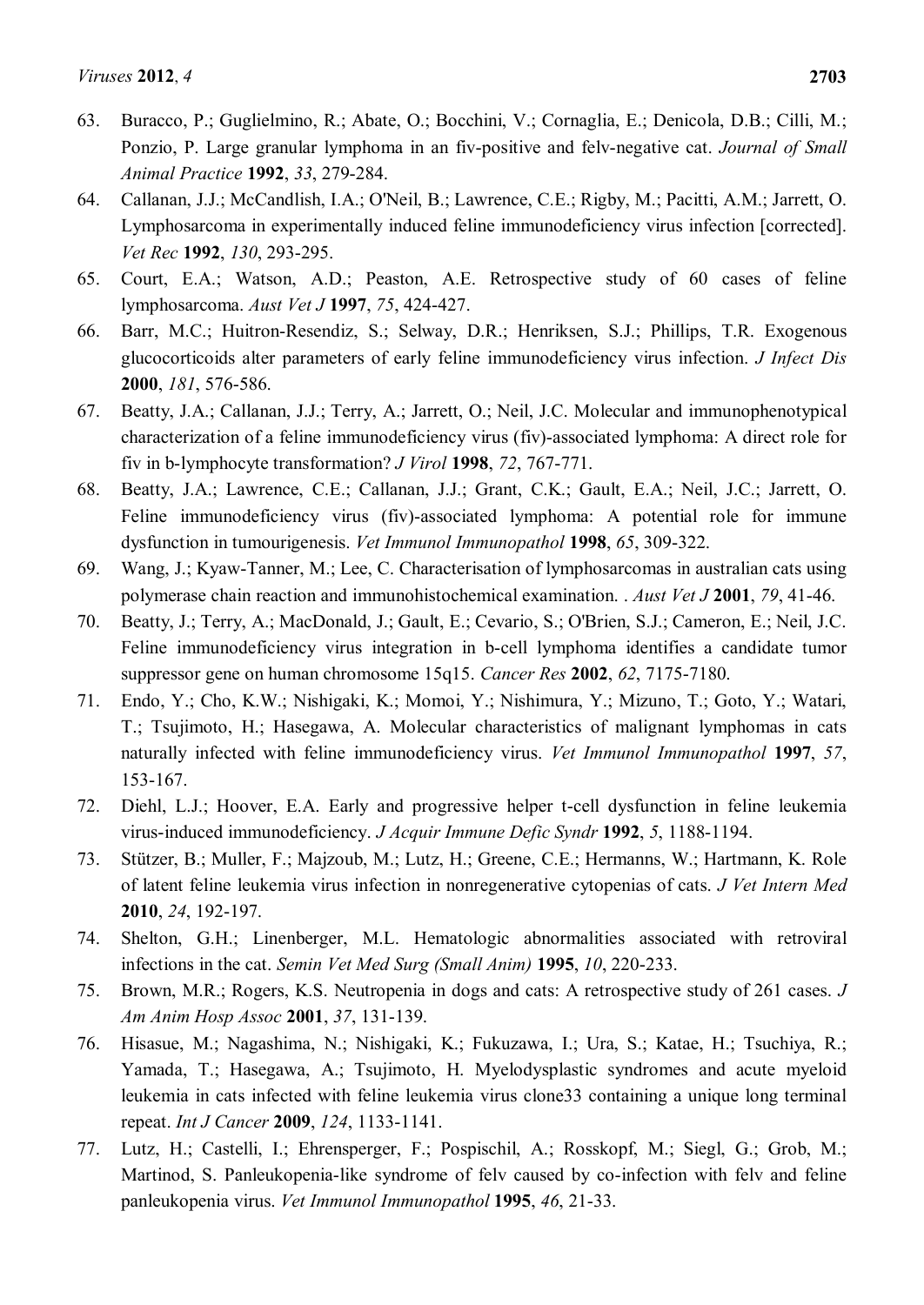- <span id="page-20-0"></span>78. Kipar, A.; Kremendahl, J.; Grant, C.K.; von Bothmer, I.; Reinacher, M. Expression of viral proteins in feline leukemia virus-associated enteritis. *Vet Pathol* **2000**, *37*, 129-136.
- <span id="page-20-1"></span>79. Kipar, A.; Kremendahl, J.; Jackson, M.L.; Reinacher, M. Comparative examination of cats with feline leukemia virus-associated enteritis and other relevant forms of feline enteritis. *Vet Pathol*  **2001**, *38*, 359-371.
- <span id="page-20-2"></span>80. Carmichael, K.P.; Bienzle, D.; McDonnell, J.J. Feline leukemia virus-associated myelopathy in cats. *Vet Pathol* **2002**, *39*, 536-545.
- <span id="page-20-3"></span>81. Fails, A.D.; Mitchell, T.W.; Rojko, J.L.; Whalen, L.R. An oligopeptide of the feline leukemia virus envelope glycoprotein is associated with morphological changes and calcium dysregulation in neuronal growth cones. *J Neurovirol* **1997**, *3*, 179-191.
- <span id="page-20-4"></span>82. Mitchell, T.W.; Rojko, J.L.; Hartke, J.R.; Mihajlov, A.R.; Kasameyer, G.A.; Gasper, P.W.; Whalen, L.R. Felv envelope protein (gp70) variable region 5 causes alterations in calcium homeostasis and toxicity of neurons. *J Acquir Immune Defic Syndr Hum Retrovirol* **1997**, *14*, 307-320.
- <span id="page-20-5"></span>83. Dow, S.W.; Poss, M.L.; Hoover, E.A. Feline immunodeficiency virus: A neurotropic lentivirus. *J Acquir Immune Defic Syndr* **1990**, *3*, 658-668.
- 84. Dow, S.W.; Dreitz, M.J.; Hoover, E.A. Feline immunodeficiency virus neurotropism: Evidence that astrocytes and microglia are the primary target cells. *Vet Immunol Immunopathol* **1992**, *35*, 23-35.
- 85. Podell, M.; Oglesbee, M.; Mathes, L.; Krakowka, S.; Olmstead, R.; Lafrado, L. Aids-associated encephalopathy with experimental feline immunodeficiency virus infection. *J Acquir Immune Defic Syndr* **1993**, *6*, 758-771.
- 86. English, R.V.; Nelson, P.; Johnson, C.M.; Nasisse, M.; Tompkins, W.A.; Tompkins, M.B. Development of clinical disease in cats experimentally infected with feline immunodeficiency virus. *J Infect Dis* **1994**, *170*, 543-552.
- 87. Phillips, T.R.; Prospero-Garcia, O.; Puaoi, D.L.; Lerner, D.L.; Fox, H.S.; Olmsted, R.A.; Bloom, F.E.; Henriksen, S.J.; Elder, J.H. Neurological abnormalities associated with feline immunodeficiency virus infection. *J Gen Virol* **1994**, *75 ( Pt 5)*, 979-987.
- 88. Abramo, F.; Bo, S.; Canese, M.G.; Poli, A. Regional distribution of lesions in the central nervous system of cats infected with feline immunodeficiency virus. *AIDS Res Hum Retroviruses* **1995**, *11*, 1247-1253.
- <span id="page-20-6"></span>89. Power, C.; Buist, R.; Johnston, J.B.; Del Bigio, M.R.; Ni, W.; Dawood, M.R.; Peeling, J. Neurovirulence in feline immunodeficiency virus-infected neonatal cats is viral strain specific and dependent on systemic immune suppression. *J Virol* **1998**, *72*, 9109-9115.
- <span id="page-20-7"></span>90. Prospero-Garcia, O.; Herold, N.; Phillips, T.R.; Elder, J.H.; Bloom, F.E.; Henriksen, S.J. Sleep patterns are disturbed in cats infected with feline immunodeficiency virus. *Proc Natl Acad Sci U S A* **1994**, *91*, 12947-12951.
- 91. Gunn-Moore, D.A.; Pearson, G.R.; Harbour, D.A.; Whiting, C.V. Encephalitis associated with giant cells in a cat with naturally occurring feline immunodeficiency virus infection demonstrated by in situ hybridization. *Vet Pathol* **1996**, *33*, 699-703.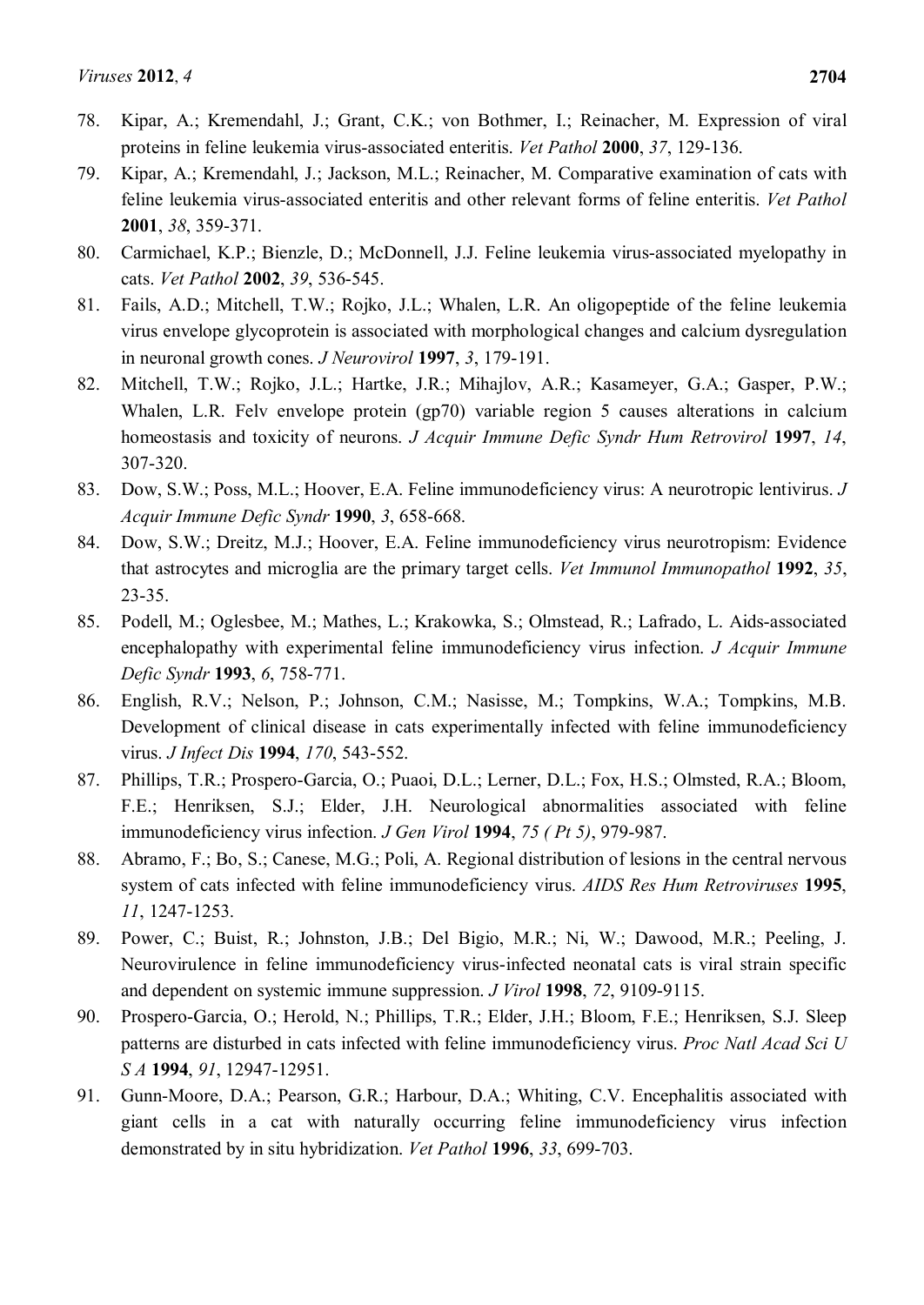- 92. Steigerwald, E.S.; Sarter, M.; March, P.; Podell, M. Effects of feline immunodeficiency virus on cognition and behavioral function in cats. *J Acquir Immune Defic Syndr Hum Retrovirol* **1999**, *20*, 411-419.
- <span id="page-21-0"></span>93. Podell, M.; Maruyama, K.; Smith, M.; Hayes, K.A.; Buck, W.R.; Ruehlmann, D.S.; Mathes, L.E. Frontal lobe neuronal injury correlates to altered function in fiv-infected cats. *J Acquir Immune Defic Syndr* **1999**, *22*, 10-18.
- <span id="page-21-1"></span>94. Phipps, A.J.; Hayes, K.A.; Buck, W.R.; Podell, M.; Mathes, L.E. Neurophysiologic and immunologic abnormalities associated with feline immunodeficiency virus molecular clone fivppr DNA inoculation. *J Acquir Immune Defic Syndr* **2000**, *23*, 8-16.
- <span id="page-21-2"></span>95. Sellon, R.K. Feline immunodeficiency virus infection. In *Infectious diseases of the dog and cat*, 2nd ed.; Greene, C.E. Ed. WB Saunders: Philadelphia, 1998; pp 84-96.
- <span id="page-21-3"></span>96. Sellon, R.; Hartmann, K. Feline immunodeficiency virus infection. In *Infectious diseases of the dog and cat*, Greene, C.E. Ed. WB Saunders: St. Louis, 2006; pp 131 - 142.
- <span id="page-21-4"></span>97. Overbaugh, J.; Donahue, P.R.; Quackenbush, S.L.; Hoover, E.A.; Mullins, J.I. Molecular cloning of a feline leukemia virus that induces fatal immunodeficiency disease in cats. *Science* **1988**, *239*, 906-910.
- <span id="page-21-5"></span>98. Lauring, A.S.; Cheng, H.H.; Eiden, M.V.; Overbaugh, J. Genetic and biochemical analyses of receptor and cofactor determinants for t-cell-tropic feline leukemia virus infection. *J Virol* **2002**, *76*, 8069-8078.
- <span id="page-21-6"></span>99. Barnett, A.L.; Wensel, D.L.; Li, W.; Fass, D.; Cunningham, J.M. Structure and mechanism of a coreceptor for infection by a pathogenic feline retrovirus. *J Virol* **2003**, *77*, 2717-2729.
- <span id="page-21-7"></span>100. Quackenbush, S.L.; Donahue, P.R.; Dean, G.A.; Myles, M.H.; Ackley, C.D.; Cooper, M.D.; Mullins, J.I.; Hoover, E.A. Lymphocyte subset alterations and viral determinants of immunodeficiency disease induction by the feline leukemia virus felv-faids. *J Virol* **1990**, *64*, 5465-5474.
- <span id="page-21-8"></span>101. Hoffmann-Fezer, G.; Mortelbauer, W.; Hartmann, K.; Mysliwietz, J.; Thefeld, S.; Beer, B.; Thum, I.; Kraft, W. Comparison of t-cell subpopulations in cats naturally infected with feline leukaemia virus or feline immunodeficiency virus. *Res Vet Sci* **1996**, *61*, 222-226.
- <span id="page-21-9"></span>102. Linenberger, M.L.; Deng, T. The effects of feline retroviruses on cytokine expression. *Vet Immunol Immunopathol* **1999**, *72*, 343-368.
- <span id="page-21-10"></span>103. Levy, J.K. Cvt update: Feline immunodeficiency virus. In *Kirk's current veterinary therapy xiii small animal practice*, Bonagura, J.D. Ed. WB Saunders: Philadelphia, 2000; pp 284-288.
- <span id="page-21-11"></span>104. Ackley, C.D.; Yamamoto, J.K.; Levy, N.; Pedersen, N.C.; Cooper, M.D. Immunologic abnormalities in pathogen-free cats experimentally infected with feline immunodeficiency virus. *J Virol* **1990**, *64*, 5652-5655.
- <span id="page-21-12"></span>105. Barlough, J.E.; Ackley, C.D.; George, J.W.; Levy, N.; Acevedo, R.; Moore, P.F.; Rideout, B.A.; Cooper, M.D.; Pedersen, N.C. Acquired immune dysfunction in cats with experimentally induced feline immunodeficiency virus infection: Comparison of short-term and long-term infections. *J Acquir Immune Defic Syndr* **1991**, *4*, 219-227.
- 106. Tompkins, M.B.; Nelson, P.D.; English, R.V.; Novotney, C. Early events in the immunopathogenesis of feline retrovirus infections. *J Am Vet Med Assoc* **1991**, *199*, 1311-1315.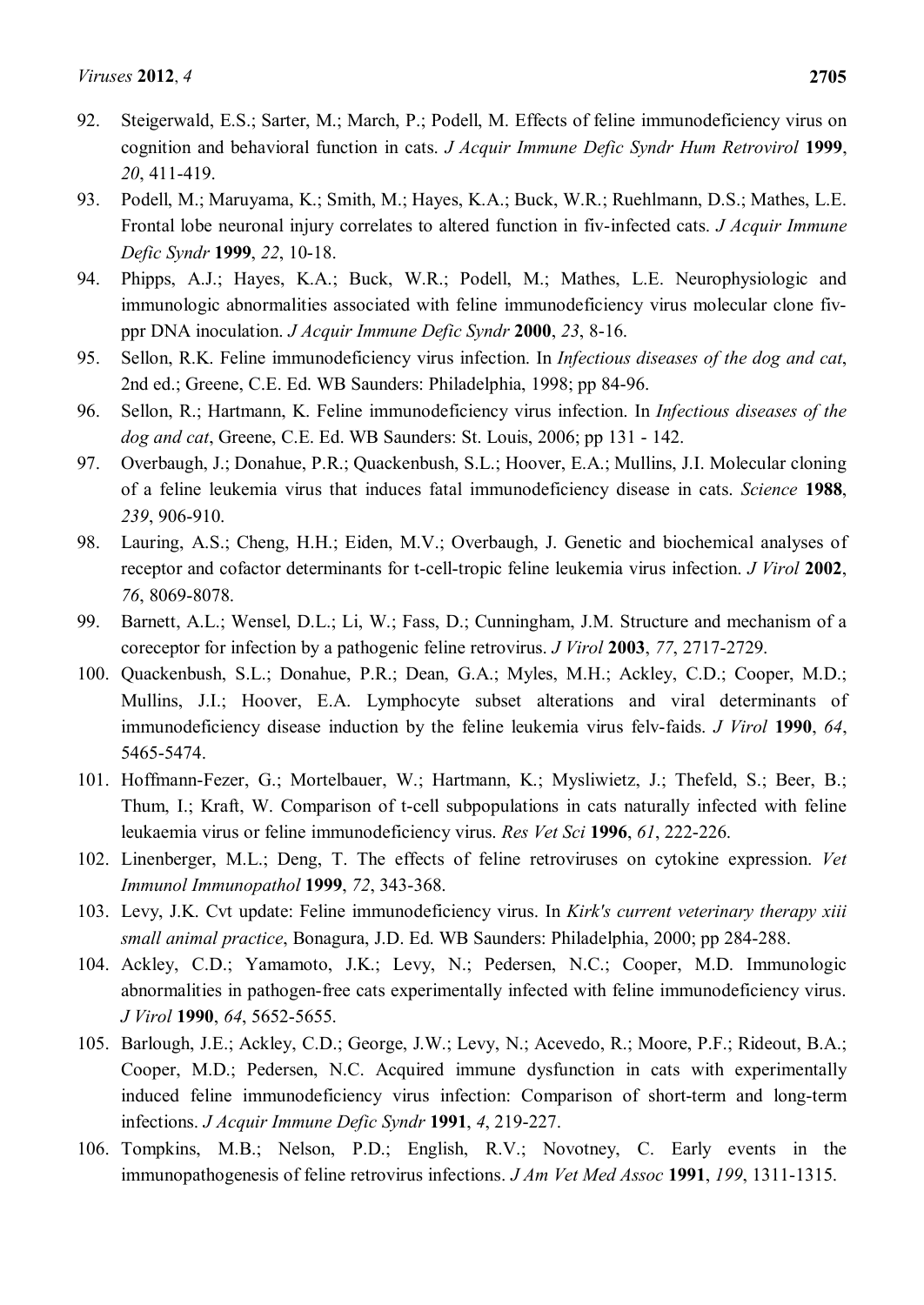- <span id="page-22-0"></span>107. Novotney, C.; English, R.V.; Housman, J.; Davidson, M.G.; Nasisse, M.P.; Jeng, C.R.; Davis, W.C.; Tompkins, M.B. Lymphocyte population changes in cats naturally infected with feline immunodeficiency virus. *AIDS* **1990**, *4*, 1213-1218.
- <span id="page-22-1"></span>108. Hoffmann-Fezer, G.; Thum, J.; Ackley, C.; Herbold, M.; Mysliwietz, J.; Thefeld, S.; Hartmann, K.; Kraft, W. Decline in cd4+ cell numbers in cats with naturally acquired feline immunodeficiency virus infection. *J Virol* **1992**, *66*, 1484-1488.
- <span id="page-22-2"></span>109. Bull, M.E.; Kennedy-Stoskopf, S.; Levine, J.F.; Loomis, M.; Gebhard, D.G.; Tompkins, W.A. Evaluation of t lymphocytes in captive african lions (panthera leo) infected with feline immunodeficiency virus. *Am J Vet Res* **2003**, *64*, 1293-1300.
- <span id="page-22-3"></span>110. Willett, B.J.; Hosie, M.J.; Callanan, J.J.; Neil, J.C.; Jarrett, O. Infection with feline immunodeficiency virus is followed by the rapid expansion of a cd8+ lymphocyte subset. *Immunology* **1993**, *78*, 1-6.
- <span id="page-22-4"></span>111. Shimojima, M.; Miyazawa, T.; Kohmoto, M.; Ikeda, Y.; Nishimura, Y.; Maeda, K.; Tohya, Y.; Mikami, T. Expansion of cd8alpha+beta- cells in cats infected with feline immunodeficiency virus. *J Gen Virol* **1998**, *79 ( Pt 1)*, 91-94.
- 112. Shimojima, M.; Nishimura, Y.; Miyazawa, T.; Tohya, Y.; Akashi, H. Phenotypic changes in cd8+ peripheral blood lymphocytes in cats infected with feline immunodeficiency virus. *Microbes Infect* **2003**, *5*, 1171-1176.
- 113. Phadke, A.P.; de la Concha-Bermejillo, A.; Wolf, A.M.; Andersen, P.R.; Baladandayuthapani, V.; Collisson, E.W. Pathogenesis of a texas feline immunodeficiency virus isolate: An emerging subtype of clade b. *Vet Microbiol* **2006**, *115*, 64-76.
- <span id="page-22-5"></span>114. Bishop, S.A.; Gruffydd-Jones, T.J.; Harbour, D.A.; Stokes, C.R. Programmed cell death (apoptosis) as a mechanism of cell death in peripheral blood mononuclear cells from cats infected with feline immunodeficiency virus (fiv). *Clin Exp Immunol* **1993**, *93*, 65-71.
- 115. Ohno, K.; Nakano, T.; Matsumoto, Y.; Watari, T.; Goitsuka, R.; Nakayama, H.; Tsujimoto, H.; Hasegawa, A. Apoptosis induced by tumor necrosis factor in cells chronically infected with feline immunodeficiency virus. *J Virol* **1993**, *67*, 2429-2433.
- 116. Ohno, K.; Okamoto, Y.; Miyazawa, T.; Mikami, T.; Watari, T.; Goitsuka, R.; Tsujimoto, H.; Hasegawa, A. Induction of apoptosis in a t lymphoblastoid cell line infected with feline immunodeficiency virus. *Arch Virol* **1994**, *135*, 153-158.
- 117. Johnson, C.M.; Benson, N.A.; Papadi, G.P. Apoptosis and cd4+ lymphocyte depletion following feline immunodeficiency virus infection of a t-lymphocyte cell line. *Vet Pathol* **1996**, *33*, 195- 203.
- 118. Guiot, A.L.; Rigal, D.; Chappuis, G. Spontaneous programmed cell death (pcd) process of lymphocytes of fiv-infected cats: Pharmacological modulation in vitro. *Int J Immunopharmacol*  **1997**, *19*, 167-179.
- 119. Mizuno, T.; Momoi, Y.; Endo, Y.; Nishimura, Y.; Goto, Y.; Ohno, K.; Watari, T.; Tsujimoto, H.; Hasegawa, A. Apoptosis enhanced by soluble factor produced in feline immunodeficiency virus infection. *J Vet Med Sci* **1997**, *59*, 1049-1051.
- 120. Mortola, E.; Endo, Y.; Mizuno, T.; Ohno, K.; Watari, T.; Tsujimoto, H.; Hasegawa, A. Effect of interleukin-12 and interleukin-10 on the virus replication and apoptosis in t-cells infected with feline immunodeficiency virus. *J Vet Med Sci* **1998**, *60*, 1181-1185.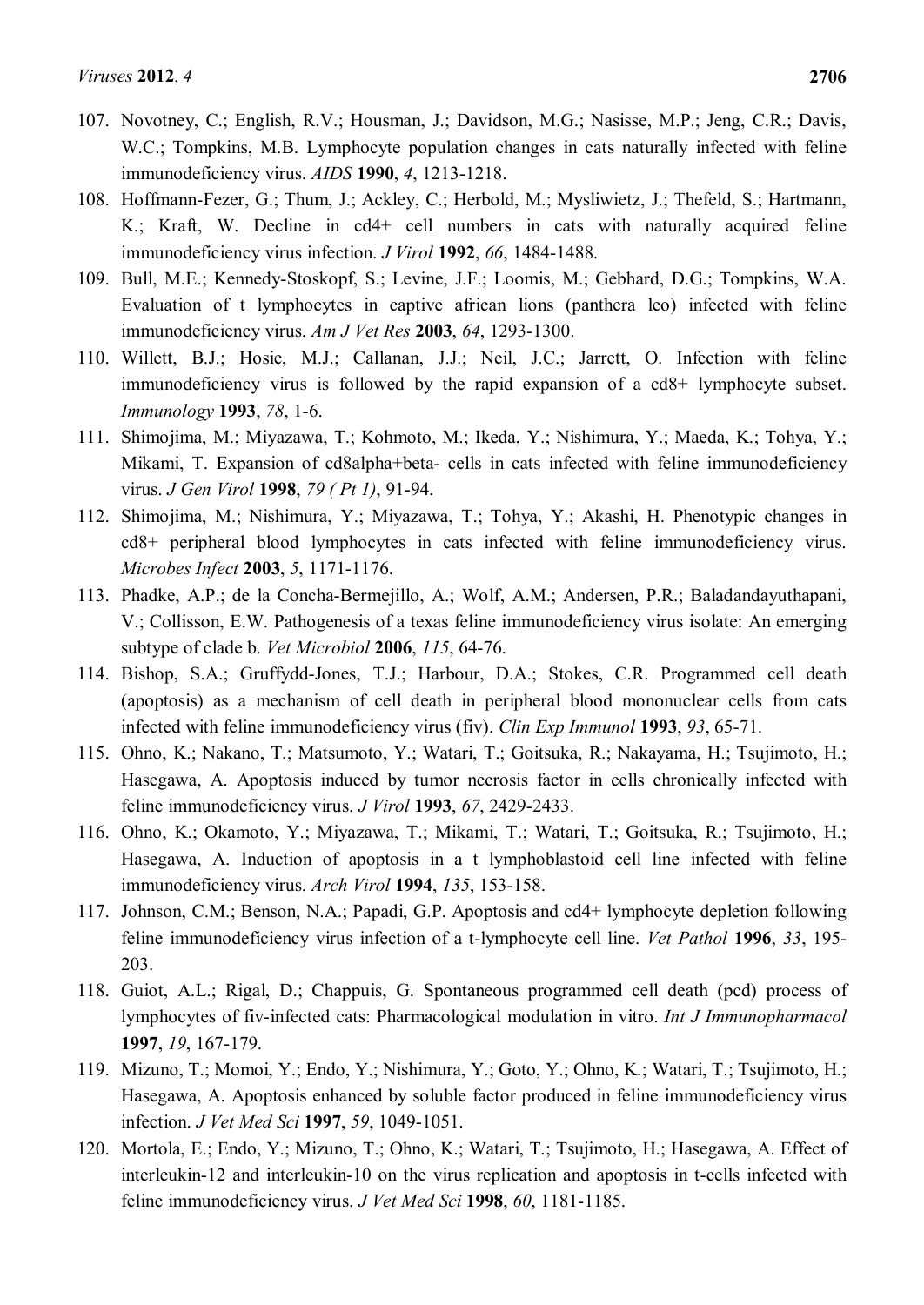- 121. Mortola, E.; Okuda, M.; Ohno, K.; Watari, T.; Tsujimoto, H.; Hasegawa, A. Inhibition of apoptosis and virus replication in feline immunodeficiency virus-infected cells by nacetylcysteine and ascorbic acid. *J Vet Med Sci* **1998**, *60*, 1187-1193.
- 122. Piedimonte, G.; Crinelli, R.; Della Salda, L.; Corsi, D.; Pennisi, M.G.; Kramer, L.; Casabianca, A.; Sarli, G.; Bendinelli, M.; Marcato, P.S. *et al.* Protein degradation and apoptotic death in lymphocytes during fiv infection: Activation of the ubiquitin-proteasome proteolytic system. *Exp Cell Res* **1999**, *248*, 381-390.
- 123. Mizuno, T.; Goto, Y.; Baba, K.; Masuda, K.; Ohno, K.; Tsujimoto, H. Tnf-alpha-induced cell death in feline immunodeficiency virus-infected cells is mediated by the caspase cascade. *Virology* **2001**, *287*, 446-455.
- 124. Tompkins, M.B.; Bull, M.E.; Dow, J.L.; Ball, J.M.; Collisson, E.W.; Winslow, B.J.; Phadke, A.P.; Vahlenkamp, T.W.; Tompkins, W.A. Feline immunodeficiency virus infection is characterized by b7+ctla4+ t cell apoptosis. *J Infect Dis* **2002**, *185*, 1077-1093.
- 125. Mizuno, T.; Goto, Y.; Baba, K.; Momoi, Y.; Endo, Y.; Nishimura, Y.; Masuda, K.; Ohno, K.; Tsujimoto, H. Quantitative analysis of fas and fas ligand mrnas in a feline t-lymphoid cell line after infection with feline immunodeficiency virus and primary peripheral blood mononuclear cells obtained from cats infected with the virus. *Vet Immunol Immunopathol* **2003**, *93*, 117-123.
- 126. Guiot, A.L.; Rigal, D.; Chappuis, G. Spontaneous programmed cell death (pcd) process of lymphocytes of fiv-infected cats: Cellular targets and modulation. *Vet Immunol Immunopathol*  **1997**, *58*, 93-106.
- <span id="page-23-0"></span>127. Holznagel, E.; Hofmann-Lehmann, R.; Leutenegger, C.M.; Allenspach, K.; Huettner, S.; Forster, U.; Niederer, E.; Joller, H.; Willett, B.J.; Hummel, U. *et al.* The role of in vitro-induced lymphocyte apoptosis in feline immunodeficiency virus infection: Correlation with different markers of disease progression. *J Virol* **1998**, *72*, 9025-9033.
- <span id="page-23-1"></span>128. Garg, H.; Joshi, A.; Tompkins, W.A. Feline immunodeficiency virus envelope glycoprotein mediates apoptosis in activated pbmc by a mechanism dependent on gp41 function. *Virology*  **2004**, *330*, 424-436.
- <span id="page-23-2"></span>129. Mexas, A.M.; Fogle, J.E.; Tompkins, W.A.; Tompkins, M.B. Cd4+cd25+ regulatory t cells are infected and activated during acute fiv infection. *Vet Immunol Immunopathol* **2008**, *126*, 263- 272.
- <span id="page-23-3"></span>130. Petty, C.S.; Tompkins, M.B.; Tompkins, W.A. Transforming growth factor-beta/transforming growth factor-betarii signaling may regulate cd4+cd25+ t-regulatory cell homeostasis and suppressor function in feline aids lentivirus infection. *J Acquir Immune Defic Syndr* **2008**, *47*, 148-160.
- <span id="page-23-4"></span>131. Joshi, A.; Garg, H.; Tompkins, M.B.; Tompkins, W.A. Different thresholds of t cell activation regulate fiv infection of cd4+cd25+ and cd4+cd25- cells. *Virology* **2005**, *335*, 212-221.
- <span id="page-23-5"></span>132. Joshi, A.; Vahlenkamp, T.W.; Garg, H.; Tompkins, W.A.; Tompkins, M.B. Preferential replication of fiv in activated cd4(+)cd25(+)t cells independent of cellular proliferation. *Virology*  **2004**, *321*, 307-322.
- <span id="page-23-6"></span>133. Hara, Y.; Ishida, T.; Ejima, H.; Tagawa, M.; Motoyoshi, S.; Tomoda, I.; Shimizu, M.; Shichinohe, K. Decrease in mitogen-induced lymphocyte proliferative responses in cats infected with feline immunodeficiency virus. *Nippon Juigaku Zasshi* **1990**, *52*, 573-579.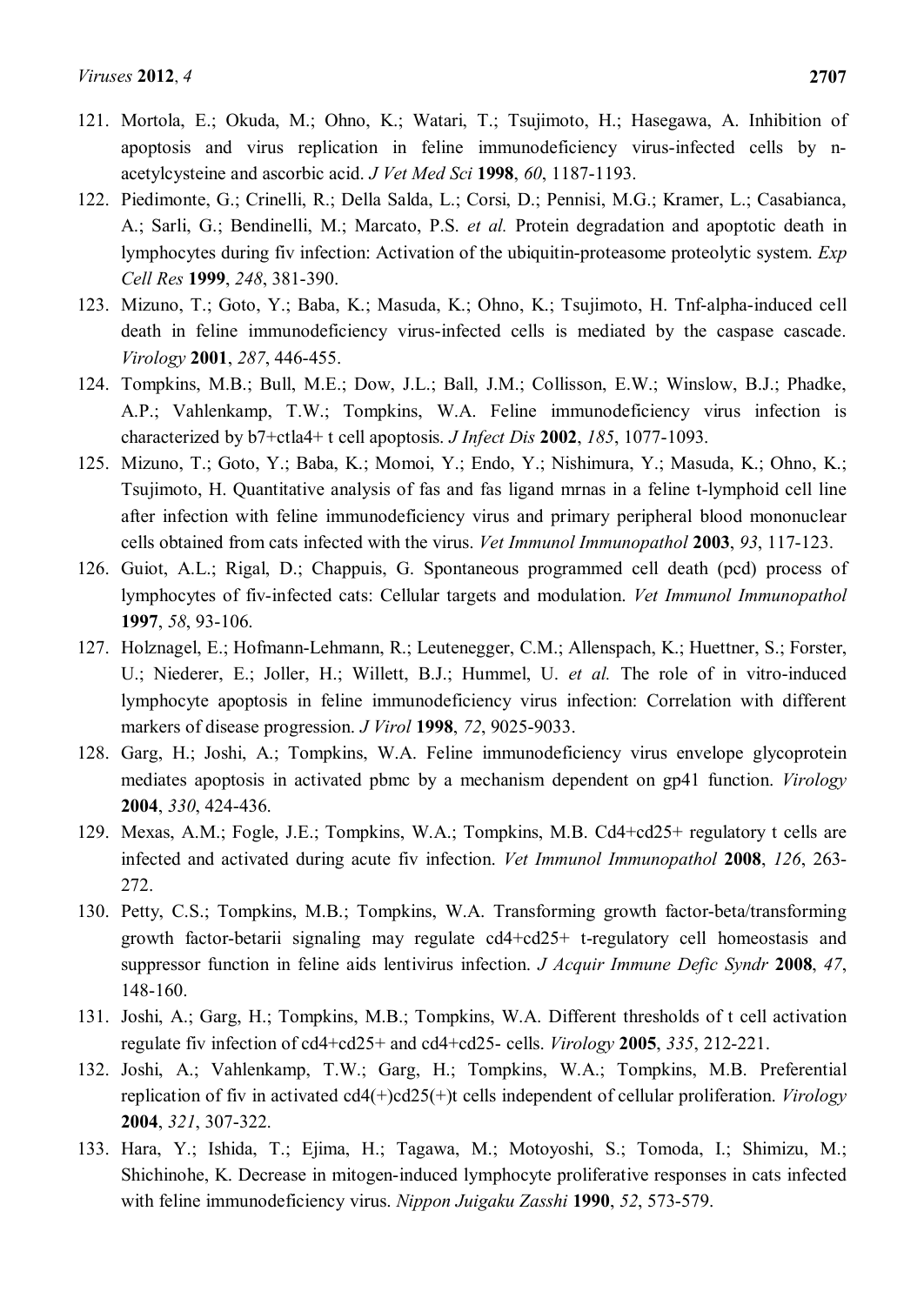- 134. Hosie, M.J.; Jarrett, O. Serological responses of cats to feline immunodeficiency virus. *AIDS*  **1990**, *4*, 215-220.
- 135. Taniguchi, A.; Ishida, T.; Konno, A.; Washizu, T.; Tomoda, I. Altered mitogen response of peripheral blood lymphocytes in different stages of feline immunodeficiency virus infection. *Nippon Juigaku Zasshi* **1990**, *52*, 513-518.
- 136. Taniguchi, A.; Ishida, T.; Washizu, T.; Tomoda, I. Humoral immune response to t cell dependent and independent antigens in cats infected with feline immunodeficiency virus. *J Vet Med Sci*  **1991**, *53*, 333-335.
- 137. Torten, M.; Franchini, M.; Barlough, J.E.; George, J.W.; Mozes, E.; Lutz, H.; Pedersen, N.C. Progressive immune dysfunction in cats experimentally infected with feline immunodeficiency virus. *J Virol* **1991**, *65*, 2225-2230.
- 138. Bishop, S.A.; Williams, N.A.; Gruffydd-Jones, T.J.; Harbour, D.A.; Stokes, C.R. An early defect in primary and secondary t cell responses in asymptomatic cats during acute feline immunodeficiency virus (fiv) infection. *Clin Exp Immunol* **1992**, *90*, 491-496.
- 139. Bishop, S.A.; Williams, N.A.; Gruffydd-Jones, T.J.; Harbour, D.A.; Stokes, C.R. Impaired t-cell priming and proliferation in cats infected with feline immunodeficiency virus. *AIDS* **1992**, *6*, 287-293.
- <span id="page-24-0"></span>140. Willett, B.J.; Hosie, M.J.; Dunsford, T.H.; Neil, J.C.; Jarrett, O. Productive infection of t-helper lymphocytes with feline immunodeficiency virus is accompanied by reduced expression of cd4. *AIDS* **1991**, *5*, 1469-1475.
- 141. Ohno, K.; Watari, T.; Goitsuka, R.; Tsujimoto, H.; Hasegawa, A. Altered surface antigen expression on peripheral blood mononuclear cells in cats infected with feline immunodeficiency virus. *J Vet Med Sci* **1992**, *54*, 517-522.
- 142. Rideout, B.A.; Moore, P.F.; Pedersen, N.C. Persistent upregulation of mhc class ii antigen expression on t-lymphocytes from cats experimentally infected with feline immunodeficiency virus. *Vet Immunol Immunopathol* **1992**, *35*, 71-81.
- 143. Choi, I.S.; Yoo, H.S.; Collisson, E.W. Evaluation of expression patterns of feline cd28 and ctla-4 in feline immunodeficiency virus (fiv)-infected and fiv antigen-induced pbmc. *J Vet Sci* **2000**, *1*, 97-103.
- 144. Mizuno, T.; Goto, Y.; Baba, K.; Masuda, K.; Ohno, K.; Tsujimoto, H. Molecular cloning of feline tumour necrosis factor receptor type i (tnfr i) and expression of tnfr i and tnfr ii in lymphoid cells in cats. *Eur J Immunogenet* **2003**, *30*, 107-113.
- <span id="page-24-1"></span>145. Nishimura, Y.; Shimojima, M.; Sato, E.; Izumiya, Y.; Tohya, Y.; Mikami, T.; Miyazawa, T. Downmodulation of cd3epsilon expression in cd8alpha+beta- t cells of feline immunodeficiency virus-infected cats. *J Gen Virol* **2004**, *85*, 2585-2589.
- <span id="page-24-2"></span>146. Hanlon, M.A.; Marr, J.M.; Hayes, K.A.; Mathes, L.E.; Stromberg, P.C.; Ringler, S.; Krakowka, S.; Lafrado, L.J. Loss of neutrophil and natural killer cell function following feline immunodeficiency virus infection. *Viral Immunol* **1993**, *6*, 119-124.
- 147. Kubes, P.; Heit, B.; van Marle, G.; Johnston, J.B.; Knight, D.; Khan, A.; Power, C. In vivo impairment of neutrophil recruitment during lentivirus infection. *J Immunol* **2003**, *171*, 4801- 4808.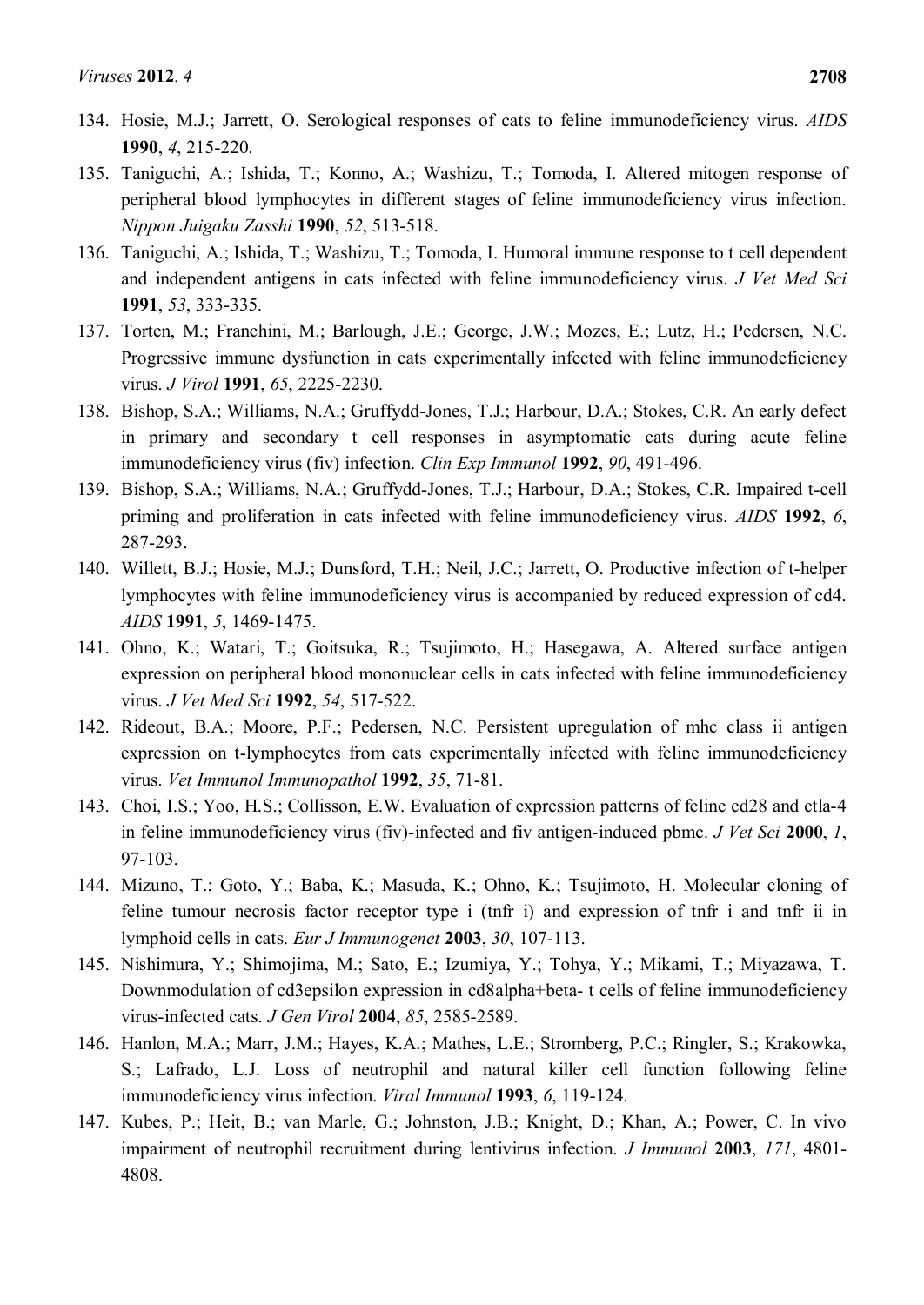- 148. Heit, B.; Jones, G.; Knight, D.; Antony, J.M.; Gill, M.J.; Brown, C.; Power, C.; Kubes, P. Hiv and other lentiviral infections cause defects in neutrophil chemotaxis, recruitment, and cell structure: Immunorestorative effects of granulocyte-macrophage colony-stimulating factor. *J Immunol* **2006**, *177*, 6405-6414.
- <span id="page-25-0"></span>149. Zaccaro, L.; Falcone, M.L.; Silva, S.; Bigalli, L.; Cecchettini, A.; Giorgi, F.; Malvaldi, G.; Bendinelli, M. Defective natural killer cell cytotoxic activity in feline immunodeficiency virusinfected cats. *AIDS Res Hum Retroviruses* **1995**, *11*, 747-752.
- <span id="page-25-1"></span>150. Zhao, Y.; Gebhard, D.; English, R.; Sellon, R.; Tompkins, M.; Tompkins, W. Enhanced expression of novel cd57+cd8+ lak cells from cats infected with feline immunodeficiency virus. *J Leukoc Biol* **1995**, *58*, 423-431.
- <span id="page-25-2"></span>151. Lerner, D.L.; Grant, C.K.; de Parseval, A.; Elder, J.H. Fiv infection of il-2-dependent and independent feline lymphocyte lines: Host cells range distinctions and specific cytokine upregulation. *Vet Immunol Immunopathol* **1998**, *65*, 277-297.
- 152. Liang, Y.; Hudson, L.C.; Levy, J.K.; Ritchey, J.W.; Tompkins, W.A.; Tompkins, M.B. T cells overexpressing interferon-gamma and interleukin-10 are found in both the thymus and secondary lymphoid tissues of feline immunodeficiency virus-infected cats. *J Infect Dis* **2000**, *181*, 564- 575.
- 153. Orandle, M.S.; Crawford, P.C.; Levy, J.K.; Udoji, R.; Papadi, G.P.; Ciccarone, T.; Mergia, A.; Johnson, C.M. Cd8+ thymic lymphocytes express reduced levels of cd8beta and increased interferon gamma in cats perinatally infected with the jsy3 molecular clone of feline immunodeficiency virus. *AIDS Res Hum Retroviruses* **2000**, *16*, 1559-1571.
- 154. Ritchey, J.W.; Levy, J.K.; Bliss, S.K.; Tompkins, W.A.; Tompkins, M.B. Constitutive expression of types 1 and 2 cytokines by alveolar macrophages from feline immunodeficiency virus-infected cats. *Vet Immunol Immunopathol* **2001**, *79*, 83-100.
- <span id="page-25-3"></span>155. Dean, G.A.; Bernales, J.A.; Pedersen, N.C. Effect of feline immunodeficiency virus on cytokine response to listeria monocytogenes in vivo. *Vet Immunol Immunopathol* **1998**, *65*, 125-138.
- <span id="page-25-4"></span>156. Lehman, T.L.; O'Halloran, K.P.; Fallon, S.A.; Habermann, L.M.; Campbell, J.A.; Nordone, S.; Dean, G.A.; Hoover, E.A.; Avery, P.R. Altered bone marrow dendritic cell cytokine production to toll-like receptor and cd40 ligation during chronic feline immunodeficiency virus infection. *Immunology* **2009**, *126*, 405-412.
- <span id="page-25-5"></span>157. Miro, G.; Domenech, A.; Escolar, E.; Collado, V.M.; Tejerizo, G.; De Las Heras, A.; Gomez-Lucia, E. Plasma electrophoretogram in feline immunodeficiency virus (fiv) and/or feline leukaemia virus (felv) infections. *J Vet Med A Physiol Pathol Clin Med* **2007**, *54*, 203-209.
- <span id="page-25-6"></span>158. Pedersen, N.C. Feline leukemia virus infection. In *Feline infectious diseases*, Pedersen, N.C. Ed. American Veterinary Publications: Santa Barbara, CA, 1988.
- <span id="page-25-7"></span>159. Kohn, B.; Weingart, C.; Eckmann, V.; Ottenjann, M.; Leibold, W. Primary immune-mediated hemolytic anemia in 19 cats: Diagnosis, therapy, and outcome (1998-2004). *J Vet Intern Med*  **2006**, *20*, 159-166.
- <span id="page-25-8"></span>160. Anderson, L.J.; Jarrett, W.F. Membranous glomerulonephritis associated with leukaemia in cats. *Res Vet Sci* **1971**, *12*, 179-180.
- <span id="page-25-9"></span>161. Brightman, A.H. 2nd; Ogilvie, G.K.; Tompkins, M. Ocular disease in felv-positive cats: 11 cases (1981-1986). *J Am Vet Med Assoc* **1991**, *198*, 1049-1051.